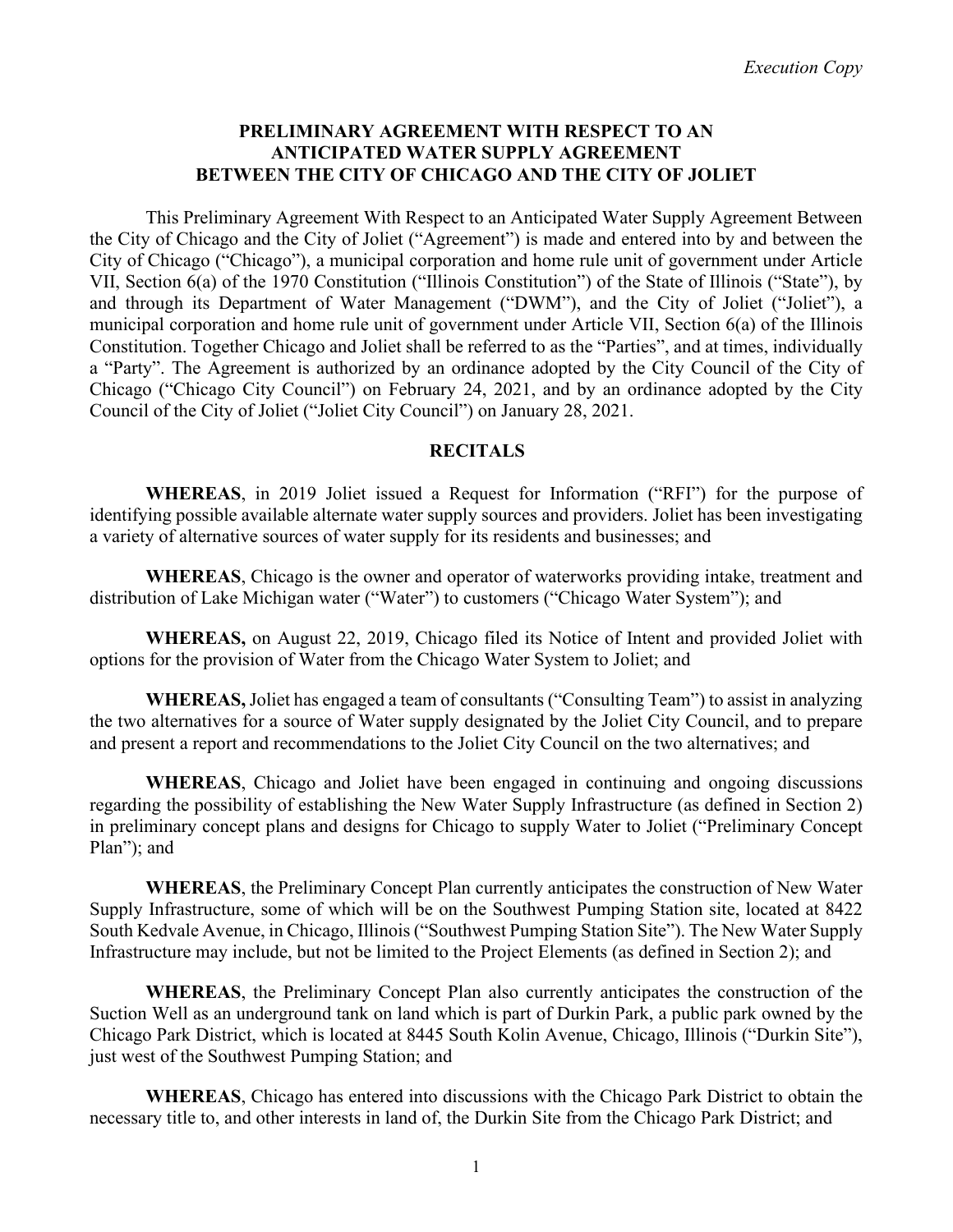**WHEREAS**, as part of the negotiations between the Parties relating to entering into the Water Supply Agreement, the Parties have reached an understanding regarding certain key terms that would provide a basis for an ongoing, long-term agreement between Chicago and Joliet that would facilitate the provision of a new, safe, clean and reliable source of Water supply to Joliet, which the Parties currently intend to occur not later than January 1, 2030 ("Targeted Water Delivery Date") to allow for initial testing of the Project Elements (defined herein), subject to execution of a Water Supply Agreement between the Parties and which shall include establishing a mutually agreed-upon Planning, Design and Construction Coordination Plan (defined herein); and

**WHEREAS,** the Consulting Team presented its analysis of the two Water alternatives to the Joliet City Council in November 2020 as well as additional information regarding the alternatives in December 2020 and January 2021, and the Joliet City Council anticipates completing its review and analysis to determine which alternative Joliet will pursue soon thereafter; and

**WHEREAS**, Joliet has requested that Chicago approve this Agreement to demonstrate its commitment to being the Water supplier for the City of Joliet and enter into a long-term agreement to provide Water supply on the proposed terms and conditions included in this Agreement; and

**WHEREAS,** pursuant to Article VII, Section 6(a) of the Illinois Constitution of 1970, a home rule unit of government may exercise any power and perform any function pertaining to its government and affairs, including the power to regulate for the protection of the public health, safety, morals, and welfare, and Chicago and Joliet are both home rule units; and

**WHEREAS,** each of the Parties hereby determines that Joliet's purchase of Water from Chicago and Chicago's sale of Water to Joliet, including the Parties' negotiating and entering into both this Agreement and the Water Supply Agreement, is a function pertaining to each Party's government and affairs;

NOW THEREFORE, the Parties, in consideration of the premises and promises set forth herein and other good and valuable consideration, the receipt and sufficiency of which is hereby acknowledged, hereby agree as follows:

### **AGREEMENT**

### **SECTION 1. INCORPORATION OF RECITALS**

The recitals set forth above are incorporated in and made a part of this Agreement by this reference.

## **SECTION 2. DEFINITIONS**

Certain capitalized terms herein shall have the meanings ascribed to them in this Section 2, unless otherwise provided in this Agreement.

"Chicago New Water Supply Infrastructure" shall mean the portion of the New Water Supply Infrastructure consisting of the Tunnel Connection, the Tunnel Extension, the Low Service Pump Station and the Chicago Service Valve.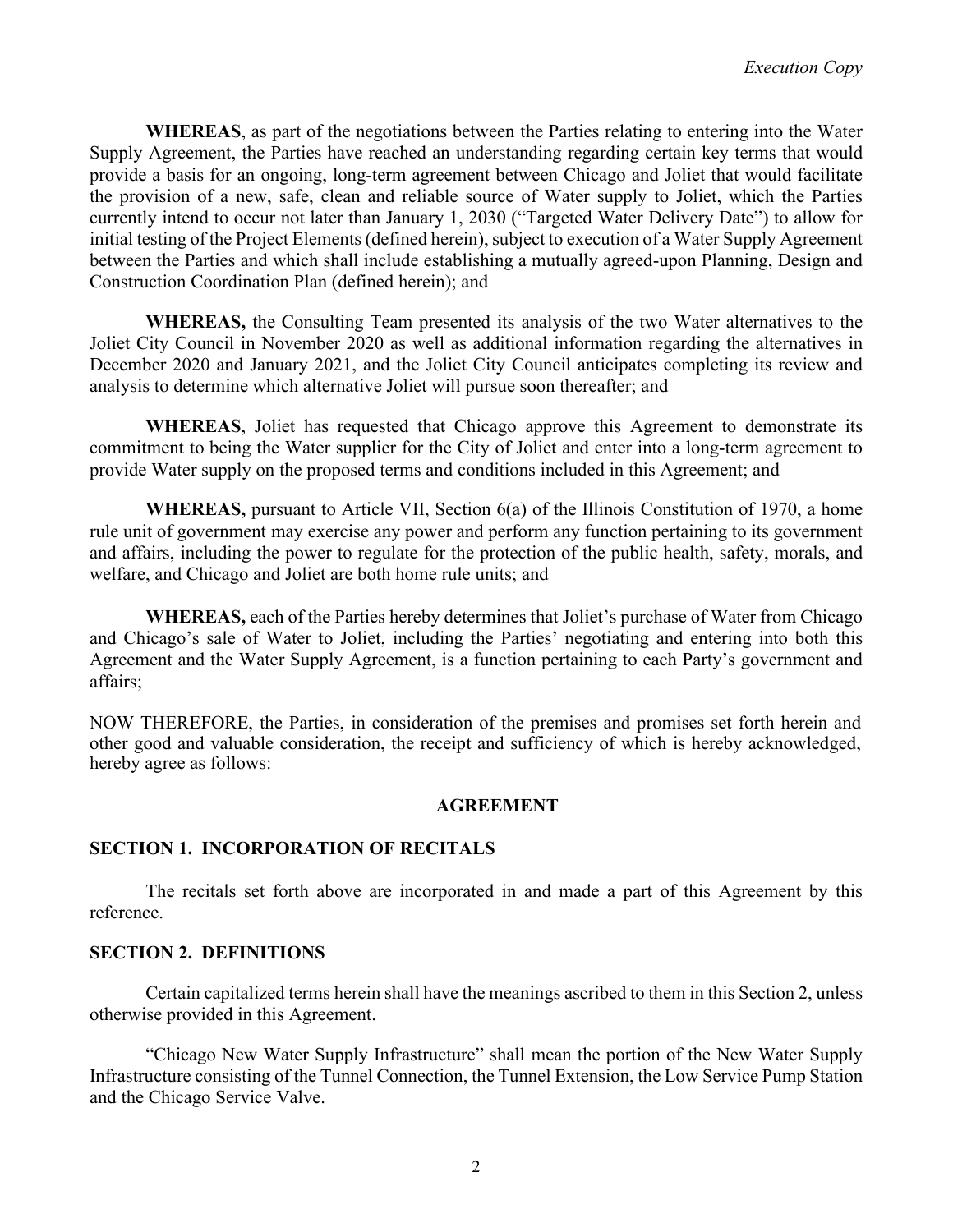"Chicago Service Valve" shall mean a valve installed downstream and outside of the Low Service Pump Station and upstream of the Meter Vault for (a) connecting the Joliet New Water Supply Infrastructure to the Chicago New Water Supply Infrastructure; and (b) separating the Joliet New Water Supply Infrastructure from the Chicago Water System.

"High Service Pump Station" shall mean that certain high service pumping station to be located on the Southwest Pumping Station Site.

"IDNR" shall mean the Illinois Department of Natural Resources, or any successor agency.

"IEPA" shall mean the Illinois Environmental Protection Agency, or any successor agency.

"Joliet Customers" shall mean the Joliet Retail Customers, the Joliet Retail Outside Customers and the Subsequent Purchasers.

"Joliet New Water Supply Infrastructure" shall mean the portion of the New Water Supply Infrastructure consisting of the Meter Vault, Suction Well, High Service Pump Station and Transmission Main-Chicago.

"Joliet Retail Customers" shall mean retail Water customers of Joliet located within the corporate limits of Joliet.

"Joliet Retail Outside Customers" shall mean retail Water customers of Joliet located outside the corporate limits of Joliet.

"Low Service Pump Station" shall mean that certain low service pumping station to be located on the Southwest Pumping Station Site.

"Meter Vault" shall mean a vault located on the Southwest Pumping Station Site between the Low Service Pump Station and the Suction Well and containing the primary Joliet meter(s).

"New Water Supply Infrastructure" shall mean a new Chicago-to-Joliet water supply infrastructure for Chicago to supply Water to Joliet, and shall include infrastructure located both within and outside the corporate limits of Chicago. New Water Supply Infrastructure includes, without limitation, the Chicago New Water Supply Infrastructure, the Joliet New Water Supply Infrastructure, and the Project Elements.

"Point of Demarcation" shall refer to the location of the Chicago Service Valve.

"Project Element" shall mean any of the following to the extent located within the corporate limits of Chicago: the Tunnel Connection, the Tunnel Extension, the Low Service Pump Station, the Chicago Service Valve, the Meter Vault, the Suction Well, the High Service Pump Station and the Transmission Main-Chicago. "Project Elements" shall mean all of the Project Elements.

"Subsequent Purchasers" shall mean wholesale purchasers of water located outside of Joliet's corporate limits.

"Suction Well" shall mean that certain suction well to be installed as an underground tank on the Durkin Site and including all underground and above-ground structures and appurtenances necessary for the operation and maintenance of said suction well.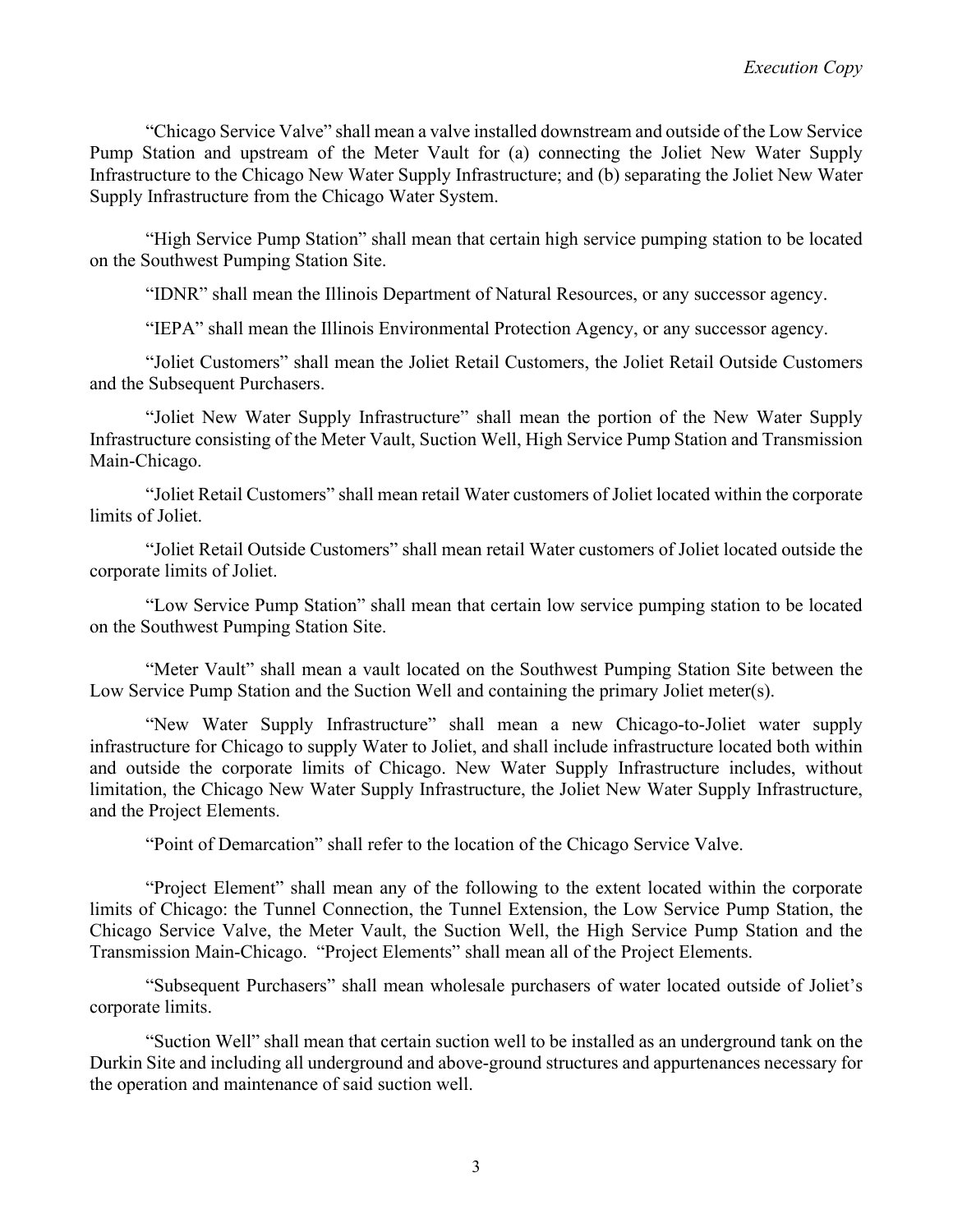"Transmission Main" shall mean that certain water main and other appurtenances required for a complete system running from the Southwest Pumping Station Site to Joliet for the transmission of Water from Chicago to Joliet.

"Transmission Main-Chicago" shall mean that certain portion of the Transmission Main located within the corporate limits of Chicago.

"Tunnel Connection" shall mean that certain tunnel connection at the Southwest Pumping Station Site including a below-ground shaft, gates, and appurtenances for connecting the Tunnel Extension to the existing tunnels of the Chicago Water System.

"Tunnel Extension" shall mean that certain tunnel extension at the Southwest Pumping Station Site between the Tunnel Connection extending to and serving as the suction well for the Low Service Pump Station and including all below-ground shafts, gates, and appurtenances for the construction and operation of said tunnel extension.

### **SECTION 3. COMMITMENT TO CONTINUE NEGOTIATIONS TO ENTER INTO A LONG-TERM WATER SUPPLY AGREEMENT**

3.1. In the event that the Joliet City Council determines to pursue the acquisition of a longterm supply of Water from Chicago, and this Agreement is approved by Joliet and entered into by and between Chicago and Joliet, the Parties hereby acknowledge and agree that they will enter into additional discussions regarding the details of the conceptual terms and conditions of this Agreement for inclusion in a long-term agreement for the supply of Water by Chicago to Joliet and for the development of New Water Supply Infrastructure to facilitate the supply of Water to Joliet ("Water Supply Agreement").

3.2. The Parties agree that the Water Supply Agreement will include language finalizing and setting out in detail, the agreed-upon conceptual terms outlined in Sections 2, and 5 through 20 of this Agreement, unless otherwise mutually agreed by the Parties.

3.3. The Parties agree that the Water Supply Agreement will include additional provisions that are not specifically mentioned in this Agreement but that are necessary to provide an agreement that will establish the ongoing relationship of the Parties regarding the provision of Water by Chicago to Joliet.

3.4. Each Party acknowledges and agrees that, subject to completion of negotiations and obtaining all requisite authority for execution, said Party intends to enter into the Water Supply Agreement no later than October 31, 2021, unless the Parties mutually agree to a different date, and that each Party will work in good faith to achieve such result.

3.5. During the term of this Agreement, Joliet agrees to provide periodic updates to Chicago regarding: (a) the status of Joliet's application to the IDNR for a permit for an allocation of Water from Lake Michigan; (b) the status of activities relating to the possible formation of the Regional Water Commission (as defined herein); (c) the status of Joliet's program to obtain financing for the Joliet New Water Supply Infrastructure as well as the rest of the Project Elements to the extent Chicago is unable to do so, including without limitation an update after Chicago acquires the Durkin Site, an update between 60 and 90 days prior to submission of the Water Supply Agreement to the Chicago City Council and Joliet City Council, and in the event of a material change in the financing program, Joliet shall provide an update on a quarterly basis; (d) the status of Joliet's planning, design, financing and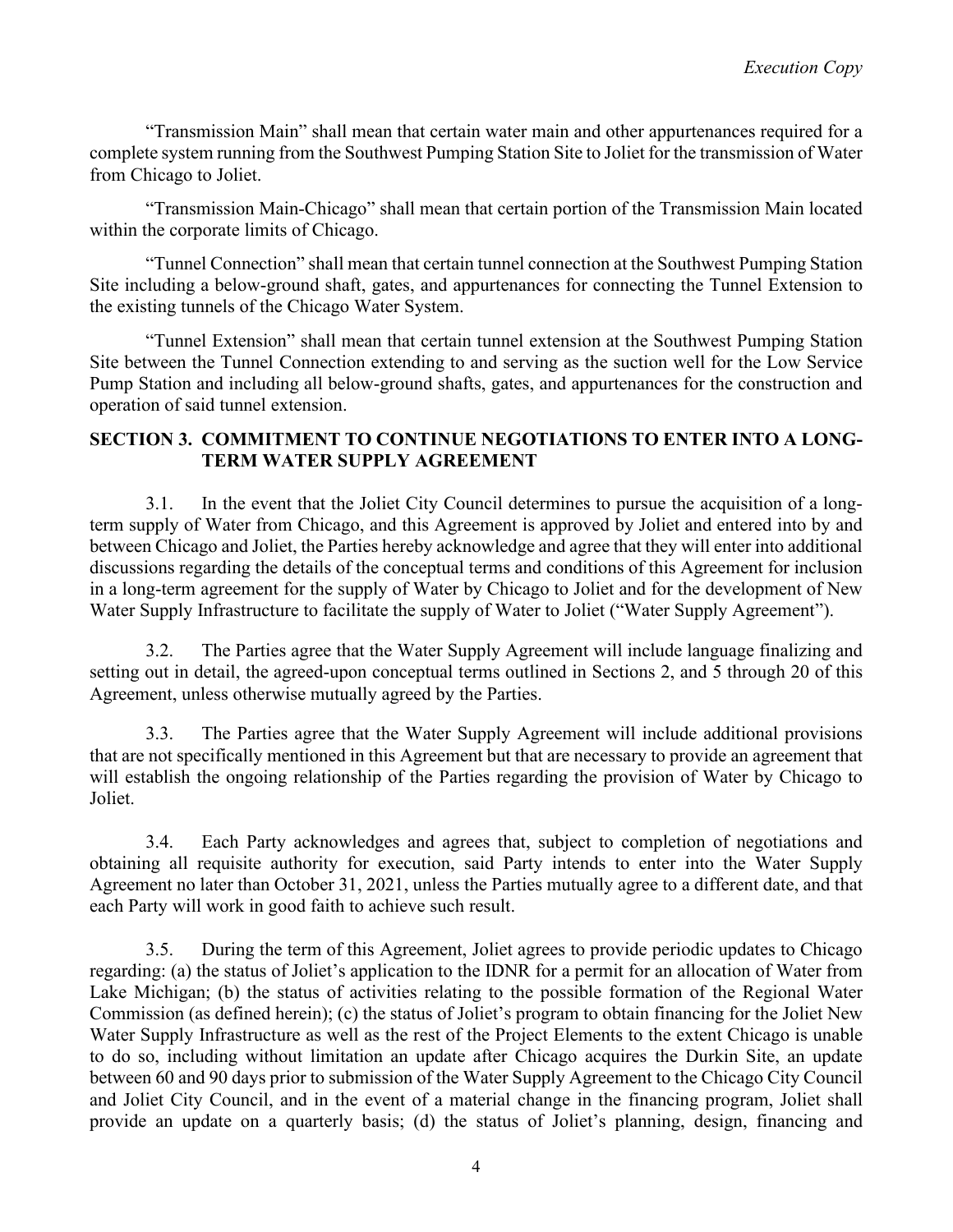construction of the New Water Supply Infrastructure located outside the corporate limits of Chicago, and (e) the status of the development of Joliet's water source transfer testing plan, and provide a copy of any final approved plan to Chicago.

3.6. City Council Support. As a further indication of Chicago's support of the Advisory Council concept described in this Agreement, the Chicago City Council has adopted an ordinance on February 24, 2021 endorsing the creation by the Commissioner of DWM of the Advisory Council to be consistent with the concepts and principles in Section 17 and Attachment A of this Agreement.

3.7. Staff Liaison. During the term of this Agreement, each Party shall assign certain personnel to act as staff liaisons to the other Party. Chicago shall assign the Commissioner of DWM, the Chief Financial Officer and the Deputy Comptroller of Financial Policy or their designees to be staff liaisons with Joliet, for matters regarding the negotiation of the terms of the Water Supply Agreement and performance of the cost of service audits described in Section 15 below; and the Commissioner of DWM or a designee for matters relating to water and water supply, including without limitation, DWM design standards and preferences, water quality standards, and the water source transfer testing plan (as described in Section 3.10). Joliet will assign the Director of Public Utilities or a designee to be the staff liaison with Chicago. The Parties will identify and appoint any replacement personnel, as needed and as necessary and will notify the other Party as to such replacement.

3.8. Chicago Support. As a further indication of Chicago's support for the transactions contemplated by this Agreement and the Water Supply Agreement, such as formation of a Regional Water Commission (as defined in Section 16.1), Joliet's application for an allocation of Lake Michigan Water, and pursuing and obtaining funding for contemplated water improvements described in this Agreement or as required for implementation of the Water Supply Agreement, Chicago will provide assistance to Joliet where appropriate in connection with efforts related to such transactions from time to time where necessary and useful to support Joliet in its efforts to implement this Agreement and the Water Supply Agreement.

3.9. Technical Assistance. In the event that the Parties are unable to reach agreement on the application or interpretation of the M1 Manual (as defined in Section 15.2) to the initial cost of service study described in Section 15.2 below during negotiation of the Water Supply Agreement, the Parties agree that, in addition to their own water rate and waterworks valuation consultant, they may jointly retain a mutually acceptable independent, neutral, reputable and qualified water rates and waterworks evaluation consultant, who may be part of a reputable and qualified engineering firm. Such consultant and firm shall not be in a contractual or business relationship with either Chicago or Joliet other than for the work assisting with the negotiation of the Water Supply Agreement. The role of the independent consultant shall be to meet and confer with the consultants retained by each Party for the purpose of clarifying the M1 Manual and enabling the Parties to reach agreement on the methodology for determining the cost of service. The total cost incurred with respect to said independent consultant shall be paid by the Parties on a 50/50 basis.

3.10. Water Source Transfer Testing Plan Support. Chicago and Joliet agree to collaborate and provide support and assistance in connection with Joliet's completion of its water source transfer testing plan to enable a smooth transition from well water to Lake Michigan Water for Joliet. Such assistance may include, without limitation and as reasonably required, providing relevant source transfer information, providing a point of connection to obtain either finished water prior to corrosion control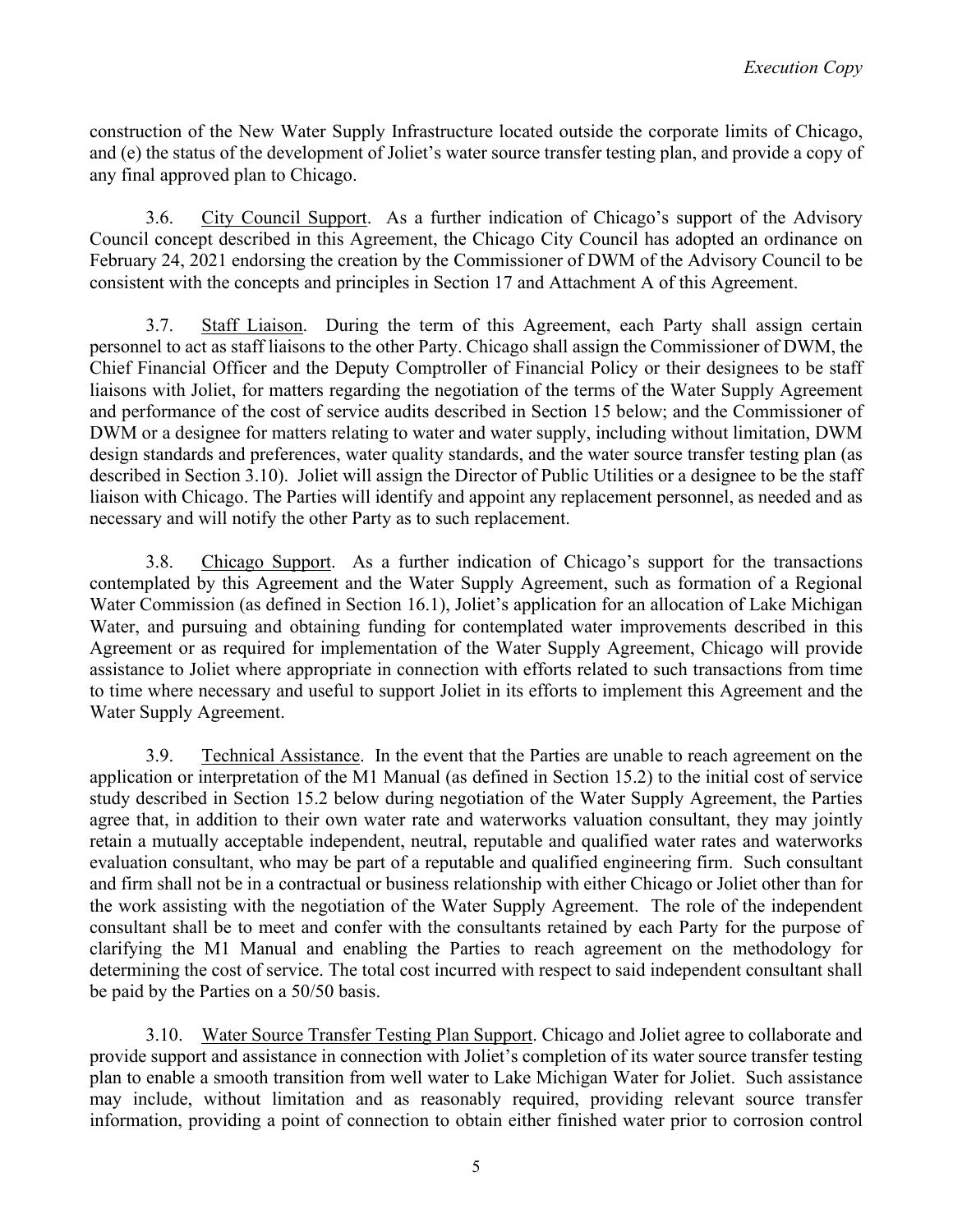addition or finished water after corrosion control addition (depending on the type of corrosion control being used by Chicago), the ability to use Chicago's existing water testing equipment, as available, providing space for testing including at the Eugene Sawyer Purification Plant or the Southwest Pumping Station or other location, providing Water for testing and other items required for Joliet to complete its water source transfer testing plan. If testing requires use of pipe loops, Joliet will construct and use its own water testing loop, including any testing-related equipment and capital improvements. Joliet shall pay the costs relating to water sampling and testing.

## 3.11. Preliminary Cost of Service Information.

a. Chicago agrees to provide to Joliet cost of service studies, including all supporting documentation, showing what the cost of service would be for Joliet based on the costs incurred by Chicago:

- i. For the year 2018, no later than seven days after the approval and execution of this Agreement by both Parties and execution by Joliet of a confidentiality agreement with Chicago regarding the information contained in the cost of service studies; and
- ii. For the year 2019, no later than April 1, 2021,

which cost of service studies shall together constitute the audit required pursuant to Section 15.2(b)(i) of this Agreement. Each such study shall include all audited information including detailed calculations as well as backup materials to support the study, to the extent practicable and available.

b. After Joliet's receipt of the 2018 cost of service study required by Section 15.2(b)(i) of this Agreement, including all supporting documentation as described in Section 3.11(a) above:

- i. Joliet will commence its open book review as provided in Section  $15.2(b)(i)$  and provide its comments and questions regarding the audit within 150 days of receipt of the 2018 cost of service study including all supporting documentation, as long as Chicago has provided the 2019 cost of service study and all supporting documentation as described in Section 3.11(a) above by April 1, 2021; and
- ii. Chicago will provide a written response not later than 45 days after receipt of Joliet's comments and questions as provided pursuant to Section 3.11(b)(i) above.

c. The Parties agree to use their best efforts to provide the information they are each obligated to provide to the other as described in this Section 3.11 as soon as it is available.

3.12. Negotiation Schedule. Chicago and Joliet agree to meet on the following schedules for each of the following purposes:

a. not less than once each month during the term of this Agreement for the purpose of discussions regarding the details of the conceptual terms and conditions of this Agreement other than water rates and charges for inclusion in the Water Supply Agreement; and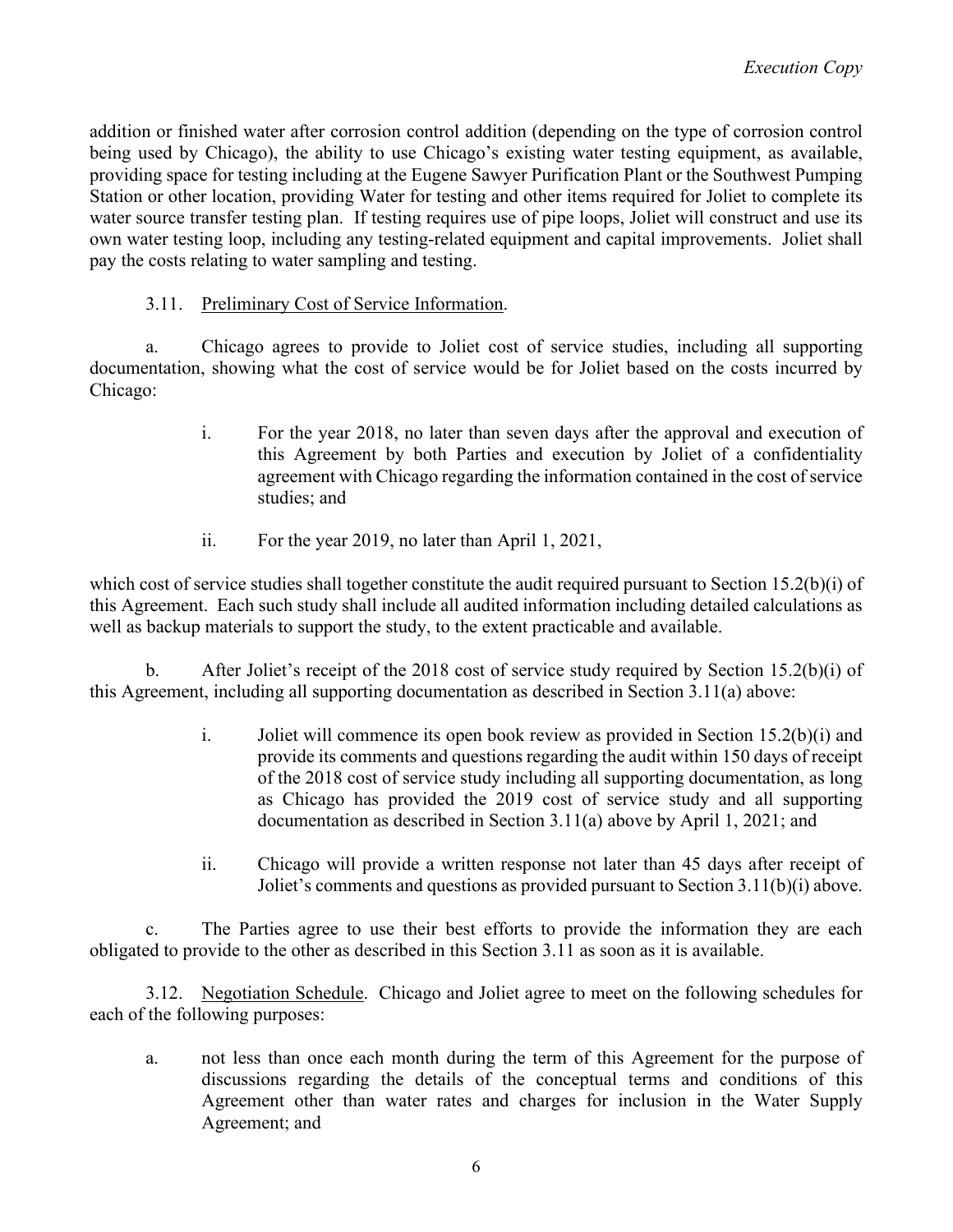b. at least once a week starting not longer than one week after delivery of comments by Joliet to Chicago pursuant to Section 3.11(b)(i) and continuing for the remaining term of this Agreement.

At each such meeting, representatives of each Party shall participate and be prepared for discussion of the subject matter of the meeting.

# **SECTION 4. AGREEMENT TERM AND TERMINATION**

4.1. This Agreement will be effective upon the approval and execution by both Parties.

4.2. This Agreement shall automatically terminate in the event that the Parties do not enter into a Water Supply Agreement by October 31, 2022, unless the Parties agree to a different date.

4.3. Upon the date the Parties enter into a Water Supply Agreement, this Agreement will be superseded by the Water Supply Agreement and shall cease to be effective as of said date.

4.4. Termination by Joliet. Joliet may terminate this Agreement by giving 30 days' written notice to Chicago in the event of any one or more of the following:

- a. Chicago has not entered into a final agreement with the Chicago Park District for the transfer of the Durkin Site by July 31, 2021;
- b. Chicago has failed to meet the requirements of Section 3.7 of this Agreement;
- c. Chicago has failed to meet the requirements of Section 3.10 of this Agreement;
- d. Chicago has failed to deliver any one or both of the cost of service studies required by Section 3.11(a) of this Agreement, provided Joliet has entered into a confidentiality agreement regarding such studies;
- e. Chicago has failed to deliver its required responses to Joliet's comments and questions regarding the studies as required by Section 3.11(b)(ii) of this Agreement;
- f. Chicago has unreasonably failed to attend and participate in meetings as required by Section 3.12 of this Agreement;
- g. In the event that Chicago refuses to execute the Water Supply Agreement unless first having material changes made to one or more key terms in the sections of the Water Supply Agreement corresponding to Sections 15 and 17 of this Agreement, the Parties shall jointly retain a mutually acceptable independent, neutral, reputable and qualified mediator in an effort to resolve such issues. If such mediation shall be unsuccessful after a 60-day period during which both Parties have engaged in good faith negotiations, Joliet shall have the right to terminate this Agreement;
- h. if Joliet determines that it is unable to procure sufficient financing for the New Water Supply Infrastructure; or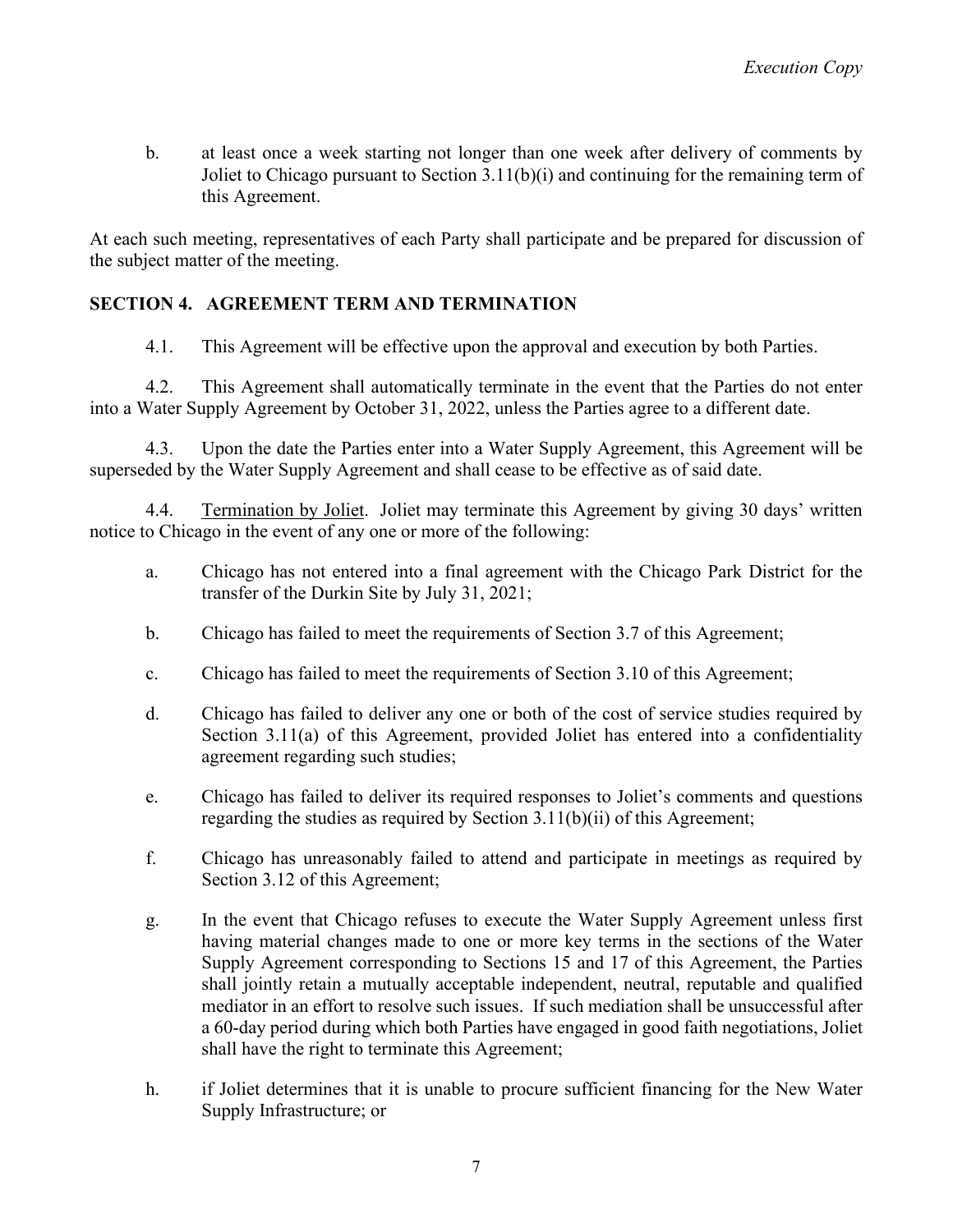i. if Joliet determines that the 2030 water rate could be substantially different than what was expected based on Joliet's 2020 Alternative Water Source Program Evaluation (as presented to the Joliet City Council in 2021) of DWM as a water source alternative after the Parties complete the comprehensive audit of the cost of service study to be provided pursuant to Section 15.2(b)(i).

4.5. Termination by Chicago. Chicago may terminate this Agreement by giving 30 days' written notice to Joliet in the event of any one or more of the following:

- a. Joliet has failed to meet the requirements of Section 3.7 of this Agreement;
- b. Joliet has failed to deliver comments and questions about any one or both of the cost of service studies as required by Section 3.11(b)(i) of this Agreement;
- c. Joliet has unreasonably failed to attend and participate in meetings as required by Section 3.12 of this Agreement; or
- d. In the event that Joliet refuses to execute the Water Supply Agreement unless first having material changes made to one or more key terms in the sections of the Water Supply Agreement corresponding to Sections 15 and 17 of this Agreement, the Parties shall jointly retain a mutually acceptable independent, neutral, reputable and qualified mediator in an effort to resolve such issues. If such mediation shall be unsuccessful after a 60-day period during which both Parties have engaged in good faith negotiations, Chicago shall have the right to terminate this Agreement.
- 4.6. Termination Costs.
- a. Paid by Chicago. In the event that this Agreement is terminated by Joliet pursuant to Section 4.4(a)-(g) above, as applicable, Joliet shall be reimbursed by Chicago for the following out-of-pocket costs incurred by Joliet during the term of this Agreement prior to such termination (which shall not include the cost of internal Joliet personnel):
	- i. costs for professional services and associated costs for preliminary design and field investigation in connection with the New Water Supply Infrastructure;
	- ii. costs for professional services in connection with preparing and negotiating the Water Supply Agreement;
	- iii. costs in connection with the acquisition of real estate or other interests in land for the New Water Supply Infrastructure, including without limitation appraisals, Phase I environmental studies, title searches and title insurance, surveys and reasonable attorneys' fees; and
	- iv. costs for water testing and sampling described in Section 3.10 of this Agreement.

Any other costs not included in subsections i-iv above for which Joliet would seek reimbursement shall be mutually agreed by the Parties prior to being incurred by Joliet.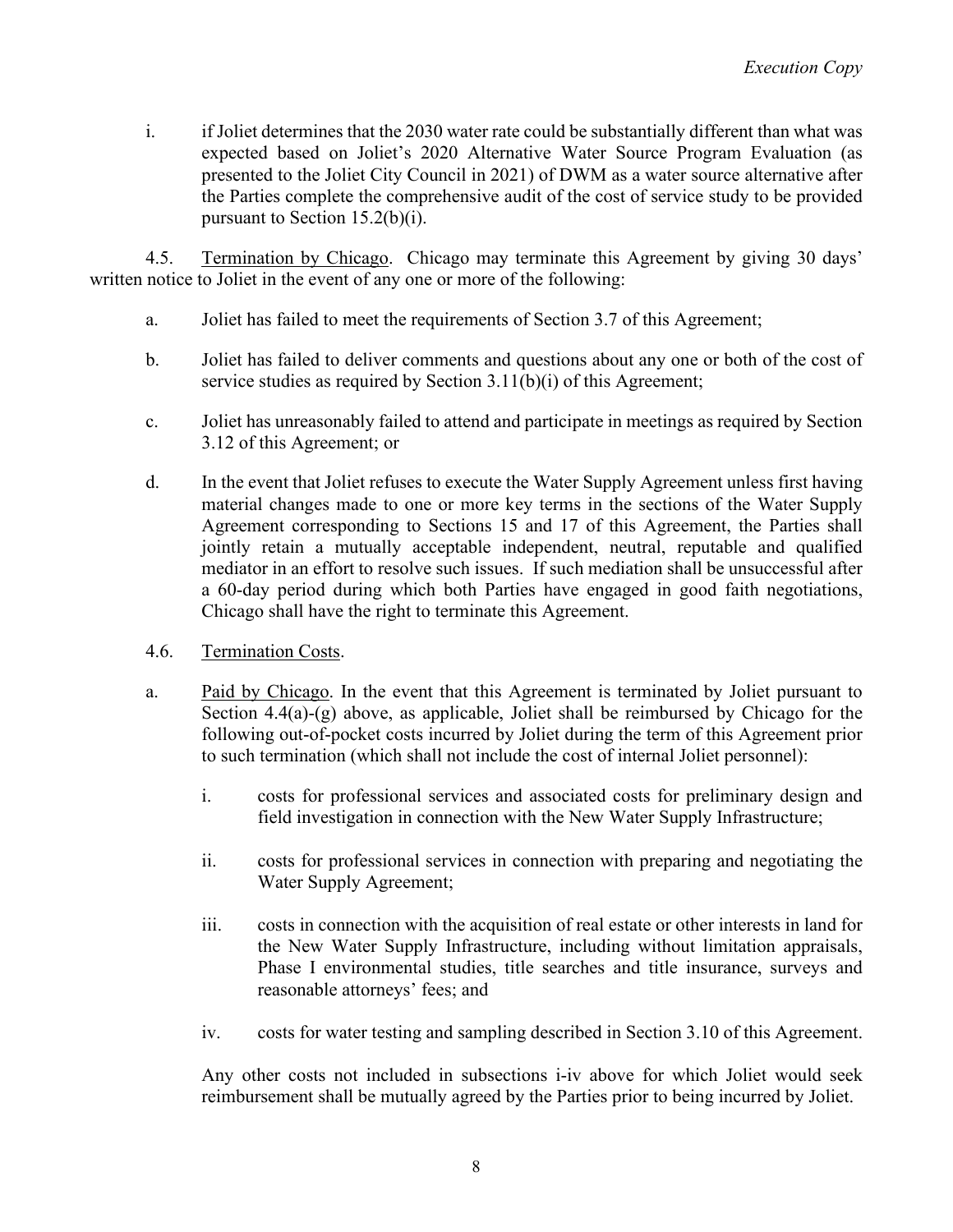- b. Paid by Joliet. In the event that this Agreement is terminated by Joliet pursuant to Section 4.4(h) above, or if Chicago terminates this Agreement pursuant to Section 4.5, Joliet shall reimburse Chicago for the following out-of-pocket costs incurred by Chicago during the term of this Agreement prior to such termination (which shall not include the cost of internal Chicago personnel):
	- i. costs in connection with the transfer of the Durkin Site from the Chicago Park District, such as an appraisal or Phase I environmental study of the Durkin Site or title insurance and, if Chicago elects to sell the real estate purchased from the Chicago Park District within two years after the date of termination of this Agreement, Joliet will reimburse Chicago for any loss in value of the real estate in an amount equal to the difference between the price Chicago paid for the real estate and the price for which Chicago sells the real estate, but in no event an amount that is more than ten percent of the appraised value of the real estate;
	- ii. costs for professional services for design and field investigation on the Southwest Pumping Station Site in connection with the Tunnel Connection;
	- iii. costs for water testing and sampling described in Section 3.10 of this Agreement incurred by Chicago, if any;
	- iv. costs for professional services in connection with preparing and negotiating the Water Supply Agreement; and
	- v. costs for professional services for coordination by Chicago with Joliet on the design of the rest of the Project Elements to be located on the Southwest Pumping Station Site and the Durkin Site.

Any other costs not included in subsections i-v above for which Chicago would seek reimbursement shall be mutually agreed by the Parties prior to being incurred by Chicago.

c. In the event that this Agreement is terminated by Joliet pursuant to Section 4.4(i) above, neither Party shall be required to pay any costs to the other Party due to the termination.

4.7. The Parties agree that this Agreement shall not be assigned or transferred by either Party without the prior written consent of the other Party.

## **SECTION 5. WATER SUPPLY AGREEMENT—TERM**

5.1. The Parties agree that the initial term of the Water Supply Agreement, to be adopted by and approved by both the Chicago City Council and the Joliet City Council, shall be in force and effect for a term that shall begin on the date of execution of the Water Supply Agreement by both Parties and ending on December 31 of the year that is 100 years from the date of execution, unless a shorter term is required by law or a different term is mutually agreed by the Parties ("Initial Term"), or as otherwise provided in this Agreement.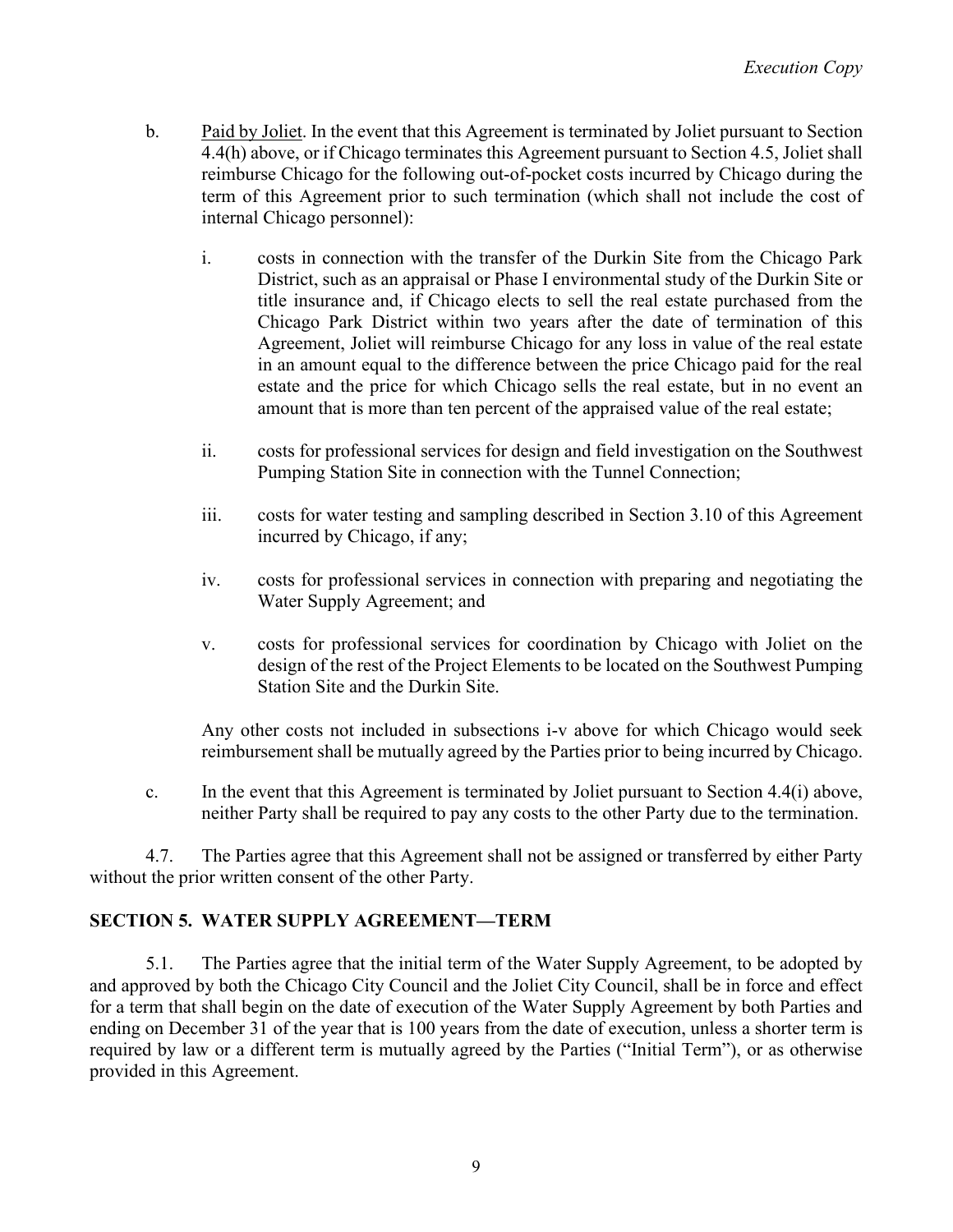5.2. Chicago and Joliet agree that the Water Supply Agreement will automatically renew for successive 10-year terms to the extent permitted by law (each a "Renewal Term" and together with the Initial Term, the "Term"), unless (a) either Party provides to the other Party a notice of its intent not to renew the Water Supply Agreement pursuant to Section 5.3 below, or (b) a longer or shorter period for any Renewal Term is mutually agreed by the Parties.

5.3. Chicago and Joliet shall provide written notice to the other Party of its intent not to renew the Water Supply Agreement for any Renewal Term not later than January 1 of the fifth calendar year before the end of the Initial Term or of each Renewal Term, as applicable. Notice under this Section shall be given via certified mail, return receipt requested, and if desired by the Parties, may also be given by electronic communications, such as facsimile or email.

5.4. If Joliet determines that: (a) all of the real estate necessary to perform the Water Supply Agreement is not able to be obtained on mutually acceptable terms, or (b) if Joliet is unable to procure sufficient financing for the New Water Supply Infrastructure as described in Section 11.3(b), then Joliet may terminate the Water Supply Agreement by giving 30 days' written notice to Chicago.

5.5. In the event that Joliet terminates the Water Supply Agreement pursuant to Section 5.4 prior to the Targeted Water Delivery Date, Joliet shall reimburse Chicago for out-of-pocket costs incurred by Chicago in the following categories during the term of the Water Supply Agreement prior to such termination (which shall not include the cost of internal Chicago personnel):

- a. costs for professional services for design and field investigation and construction management on the Southwest Pumping Station Site in connection with the Tunnel Connection;
- b. costs for professional services for coordination by Chicago with Joliet on the design and construction management of the rest of the Project Elements to be located on the Southwest Pumping Station Site and the Durkin Site; and
- c. costs in connection with any construction related to the Tunnel Connection, the Tunnel Extension and the Low Service Pump Station.

These categories of costs, and how to address unanticipated costs, will be further detailed as mutually agreed by the Parties and included in the Water Supply Agreement, and will include costs incurred between the effective date of the Water Supply Agreement and the date of Joliet's termination of the Water Supply Agreement.

5.6. Chicago and Joliet agree that the Water Supply Agreement may be terminated by Joliet, for any reason in its sole discretion, at any time during the Term of the Water Supply Agreement so long as it is after the end of the first 50 years of the Initial Term, by providing written notice to Chicago of its intent to terminate the Water Supply Agreement not later than January 1 of the fifth calendar year before the date on which Joliet intends that the Water Supply Agreement be terminated. Notice under such action shall be given via certified mail, return receipt requested, and if desired by the Parties, may also be given by electronic communications, such as facsimile or email.

5.7. The Parties will negotiate certain provisions relating to the termination or non-renewal of the Water Supply Agreement requiring the removal of a portion or all of the New Water Supply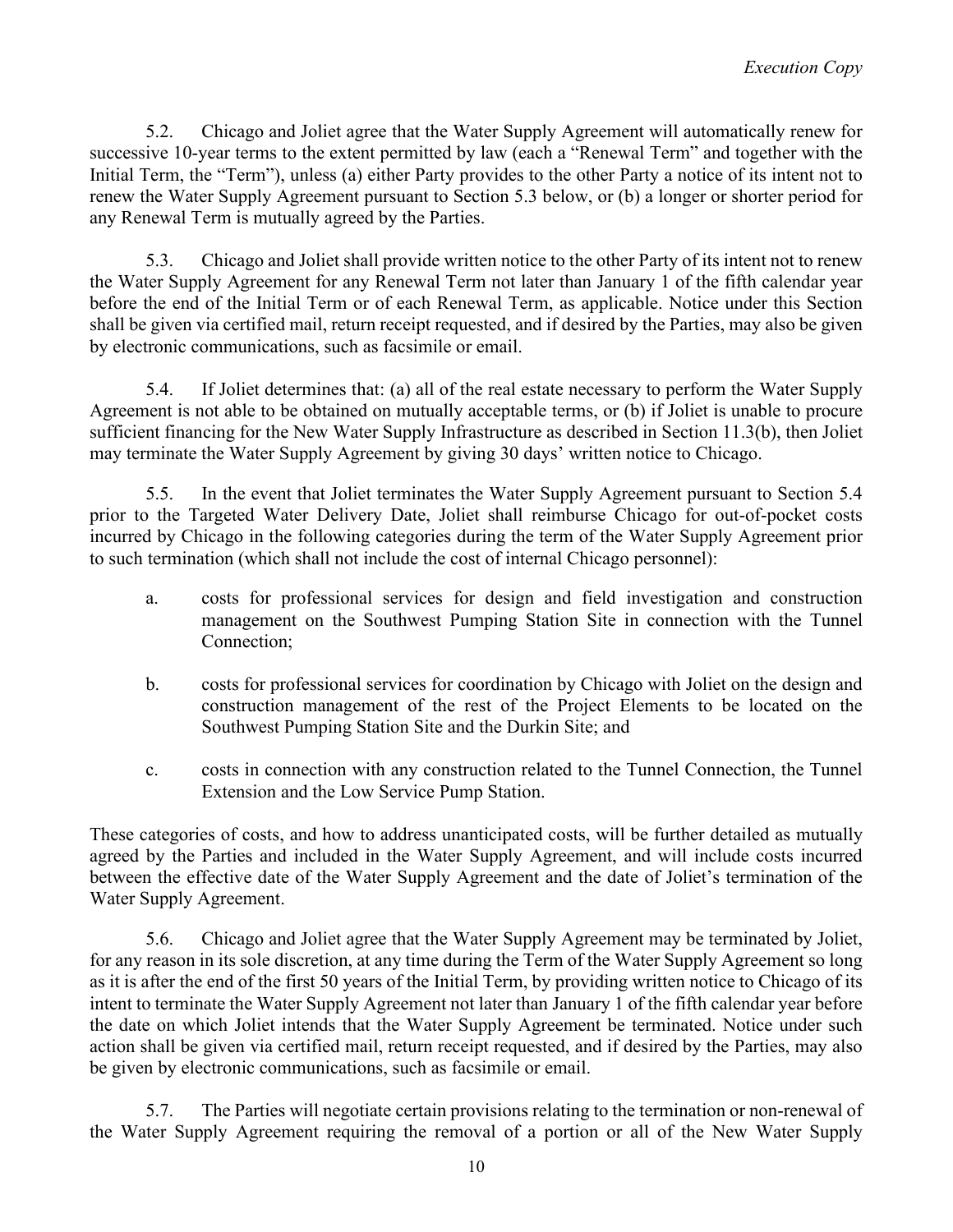Infrastructure constructed and installed by Joliet on the Southwest Pumping Station Site or the Durkin Site ("New Water Supply Infrastructure Removal"). Said New Water Supply Infrastructure Removal provisions shall include, but not be limited to, the following: (a) the terms under which each Party shall be responsible for (i) the physical removal of all or a portion of the New Water Supply Infrastructure Removal, and (ii) the payment for all or a portion of costs of the New Water Supply Infrastructure Removal; (b) the specific Project Elements to be removed; and (c) the timeframe for completion of the New Water Supply Infrastructure Removal.

## **SECTION 6. WATER SUPPLY AGREEMENT—AMENDMENTS DURING THE TERM**

6.1. Upon the agreement of both Parties, certain provisions of the Water Supply Agreement may be modified or amended during its Term. No such amendment or modification shall be effective unless made in writing and executed by both Parties.

6.2. The Parties agree that the Water Supply Agreement will provide that Joliet may cause negotiations regarding the terms of the Water Supply Agreement on and after the end of the first 50 years of the Initial Term by providing written notice to Chicago of its intent to commence negotiations regarding the terms of the Water Supply Agreement ("Reopening"). Notice of such action shall include the proposed subject matter of the amendment or amendments to, and the potentially affected provisions of, the Water Supply Agreement and shall be given via certified mail, return receipt requested, and if desired by the Parties, may also be given by electronic communications, such as facsimile or email. Should Joliet request Reopening, Joliet and Chicago shall promptly commence negotiations towards determination of the proposed amendment or amendments. Such negotiations shall be limited to consideration of the subject matter of the amendment or amendments to the Water Supply Agreement proposed in the written notice submitted by Joliet, and may result in an agreement that no change should be made in the Water Supply Agreement.

## **SECTION 7. WATER SUPPLY AGREEMENT—PURCHASE AND SALE OF WATER**

7.1. Not later than the Targeted Water Delivery Date, Chicago shall furnish Joliet with Water which Joliet shall supply to the Joliet Customers. Provisions with respect to the sale of Water to Joliet for use outside Joliet's corporate limits, including sale to Joliet Retail Outside Customers and Subsequent Purchasers, will be addressed in the Water Supply Agreement.

7.2. Joliet may also supply Water to Subsequent Purchasers within 35 miles of Joliet's corporate limits, but in no event shall Joliet supply Water to Subsequent Purchasers that do not have an allocation permit from IDNR for Lake Michigan Water pursuant to the Level of Lake Michigan Act, 615 ILCS 50/1 et seq. ("Level of Lake Michigan Act").

7.3. The Parties will review the areas outside of the corporate limits of Joliet that are, or are proposed to be, supplied Water by Joliet and the locations of the Joliet Retail Outside Customers and Subsequent Purchasers, and the Parties will mutually agree on language describing such areas, customers and purchasers for inclusion in the Water Supply Agreement.

7.4. Joliet shall obtain a permit for an allocation of Lake Michigan Water from IDNR, or any successor agency, pursuant to the Level of Lake Michigan Act and regulations promulgated thereunder, for all Water to be supplied to Joliet by Chicago.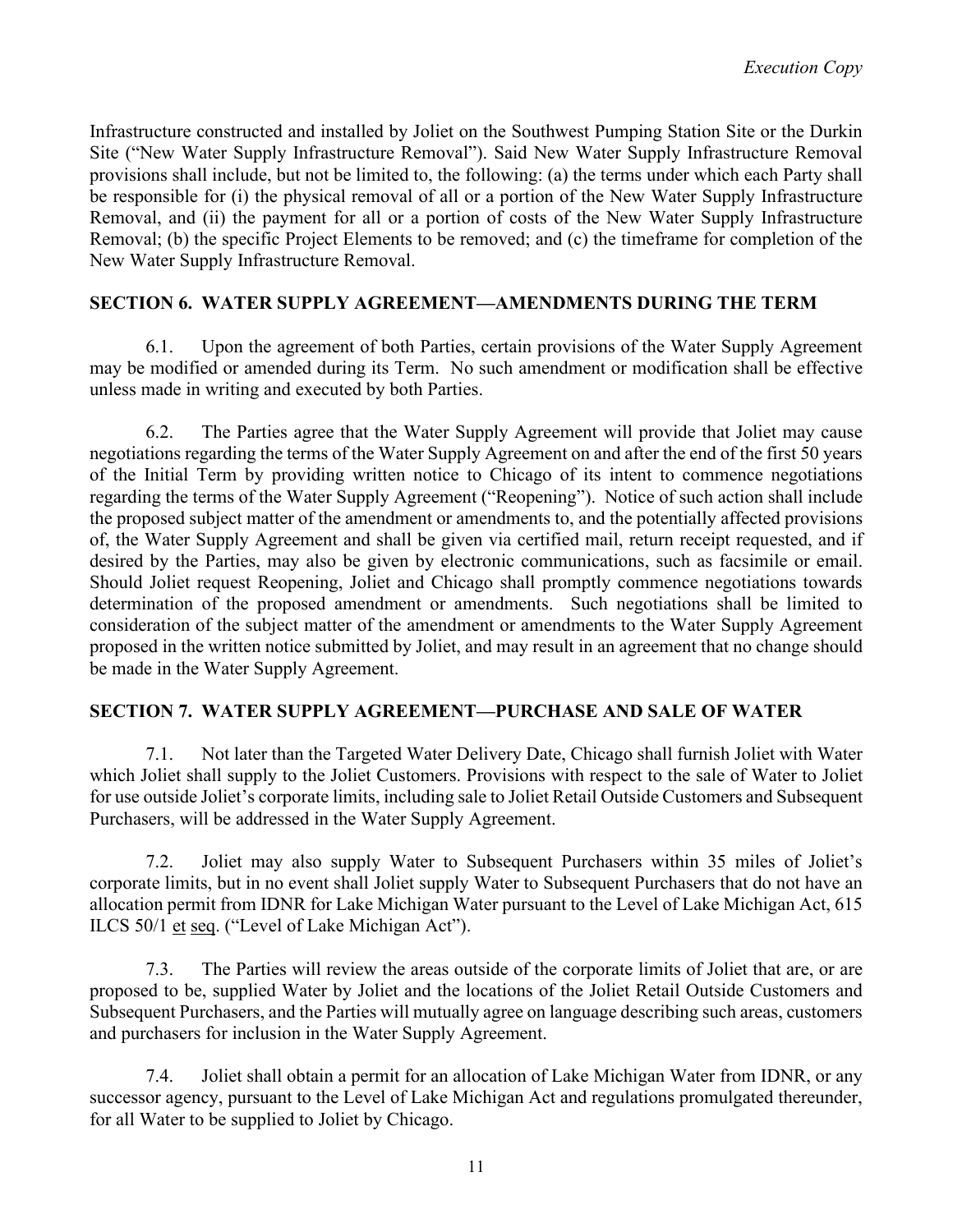### **SECTION 8. WATER SUPPLY AGREEMENT—QUANTITY OF WATER**

8.1. The Water supplied to and drawn by Joliet from the Chicago Water System shall be at a uniform rate during the 24 hours of each day at the Point of Demarcation. The Chicago Service Valve shall be under the sole and complete control of Chicago.

8.2. The Annual Average Daily Amount, Maximum Hourly Rate of Withdrawal and Minimum Annual Volume shall be determined by the Parties and will be as defined in the Water Supply Agreement. The Annual Average Daily Amount, Maximum Hourly Rate of Withdrawal and Minimum Annual Volume shall take into account the water supply needs of the Joliet Customers. The Parties have discussed that the maximum day demand of the Joliet Customers will be in a range between 30 million gallons per day ("MGD") and 95 MGD ("Range") and Chicago acknowledges and agrees that the Chicago Water System has sufficient current capacity to supply Water to the Joliet Customers in amounts within the Range and that it will continue to have sufficient capacity to supply Water to the Joliet Customers in amounts within the Range during the anticipated Term of the Water Supply Agreement. For water supply quantities in excess of the Range, the Parties agree to include in the Water Supply Agreement a process by which the Parties will evaluate and negotiate those additional or future water supply needs in light of the feasibility of providing such additional supply, based on the capacity of the Chicago Water System at that time and, where possible, such improvements as may be necessary to make it feasible to provide such additional supply.

8.3. Joliet shall provide Chicago with an annual report of the total average daily amount, maximum hourly rates of withdrawal and annual volume for the Joliet Customers, including Joliet Retail Customers and Joliet Retail Outside Customers, and each of the Subsequent Purchasers based on the annual period for which IDNR requires submission of annual Water use by Water permit holders. As of the date of this Agreement, the annual period is October 1 through the following September 30. Joliet shall provide this information for each reporting year during the Term no later than February 1 following each reporting year.

## **SECTION 9. WATER SUPPLY AGREEMENT—QUALITY OF WATER**

9.1. Chicago shall supply Joliet with Water of a quality commensurate with that furnished to its consumers within the Chicago limits, the Water quality being consistent with the applicable standards of any federal, State or local agency with jurisdiction over public water supplies.

9.2. Throughout the Term of the Water Supply Agreement, Chicago will take action, including without limitation treatment with appropriate chemicals such as activated carbon, to remove unpleasant tastes and odors in the Water and to ensure that the Water quality meets the secondary maximum contaminant level (MCL) for taste and odor as established by the United States Environmental Protection Agency National Secondary Drinking Water Regulations and also is consistent with the applicable standards of any federal, State or local agency with jurisdiction over public water supplies.

9.3 Joliet shall be responsible for maintaining the Water quality at all points beyond the Point of Demarcation in a manner consistent with the applicable standards of any federal, State or local agency with jurisdiction over public water supplies.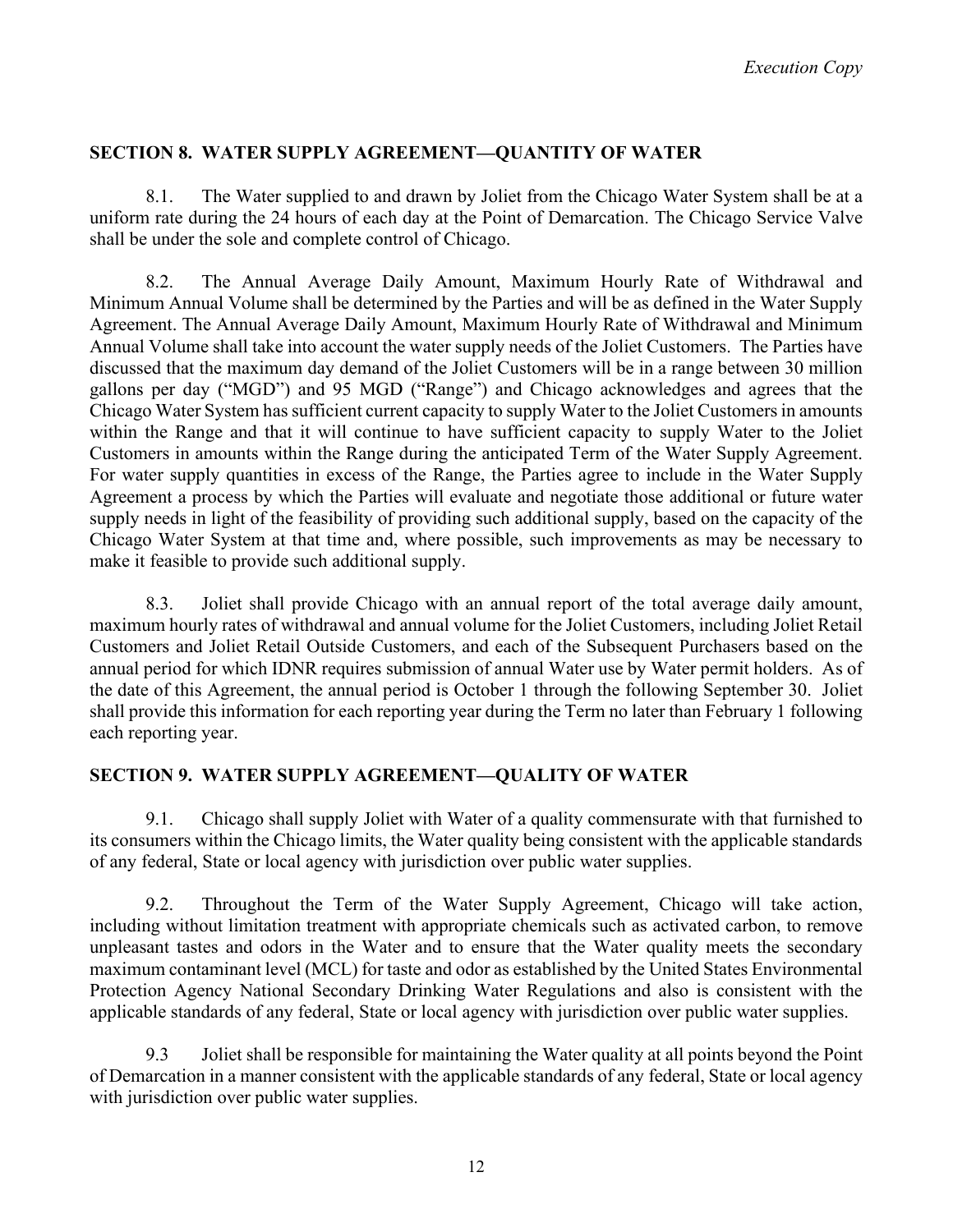9.4. The Chicago Water System shall be safeguarded by means of an air gap at the Suction Well, which shall be designed and constructed to conform to the standards of DWM, as well as all applicable local, State and federal laws and regulations.

- 9.5. The Parties agree to develop a plan of mutual notice in the event of:
- a. any failure of the Water to meet the applicable standards of any federal, State or local agency with jurisdiction over public water supplies, or if the Water exhibits changes in taste, odor, texture or appearance; and
- b. an emergency due to a failure, malfunction or catastrophic event that will materially impact the quality of Water supplied by Chicago to Joliet.

9.6. Water Source Transfer Plan. The Water Supply Agreement shall provide that: (i) Chicago agrees to provide assistance to Joliet in connection with the completion of its water source transfer testing plan to enable a smooth transition from well water to Lake Michigan water for Joliet, and (ii) Joliet shall pay the costs relating to water sampling and testing, all as more fully described in Section 3.10 of this Agreement.

### **SECTION 10. WATER SUPPLY AGREEMENT—TITLE TO WATER**

Joliet shall take title to the Water at the Point of Demarcation.

## **SECTION 11. WATER SUPPLY AGREEMENT—NEW WATER SUPPLY INFRASTRUCTURE**

### 11.1. Coordinated Approach to the New Water Supply Infrastructure.

- a. Chicago and Joliet shall negotiate an arrangement whereby the Parties shall establish a coordinated approach to the financing, planning, design and construction of the Parties' respective Project Elements and setting out certain goals of the Parties in connection with said financing, planning, design and construction. For this purpose, the Water Supply Agreement shall require preparation of a Planning, Design and Construction Coordination Plan, as well as additional terms regarding the financing, planning, design and construction of the Project Elements necessary for Chicago to deliver Water to Joliet.
- b. Joliet is responsible for the financing, planning, design and construction of the New Water Supply Infrastructure located outside the corporate limits of Chicago, and agrees to provide periodic updates to Chicago regarding the status thereof. In addition, Joliet will be responsible for the ongoing ownership, operation and maintenance of the New Water Supply Infrastructure located outside the corporate limits of Chicago.

11.2. Ownership, Operation and Maintenance of the Project Elements. Each of the Parties will own, operate and maintain those Project Elements designated for such Party as listed below, unless otherwise mutually agreed by the Parties:

a. Chicago will be the owner and operator of, and responsible for maintenance of, the Tunnel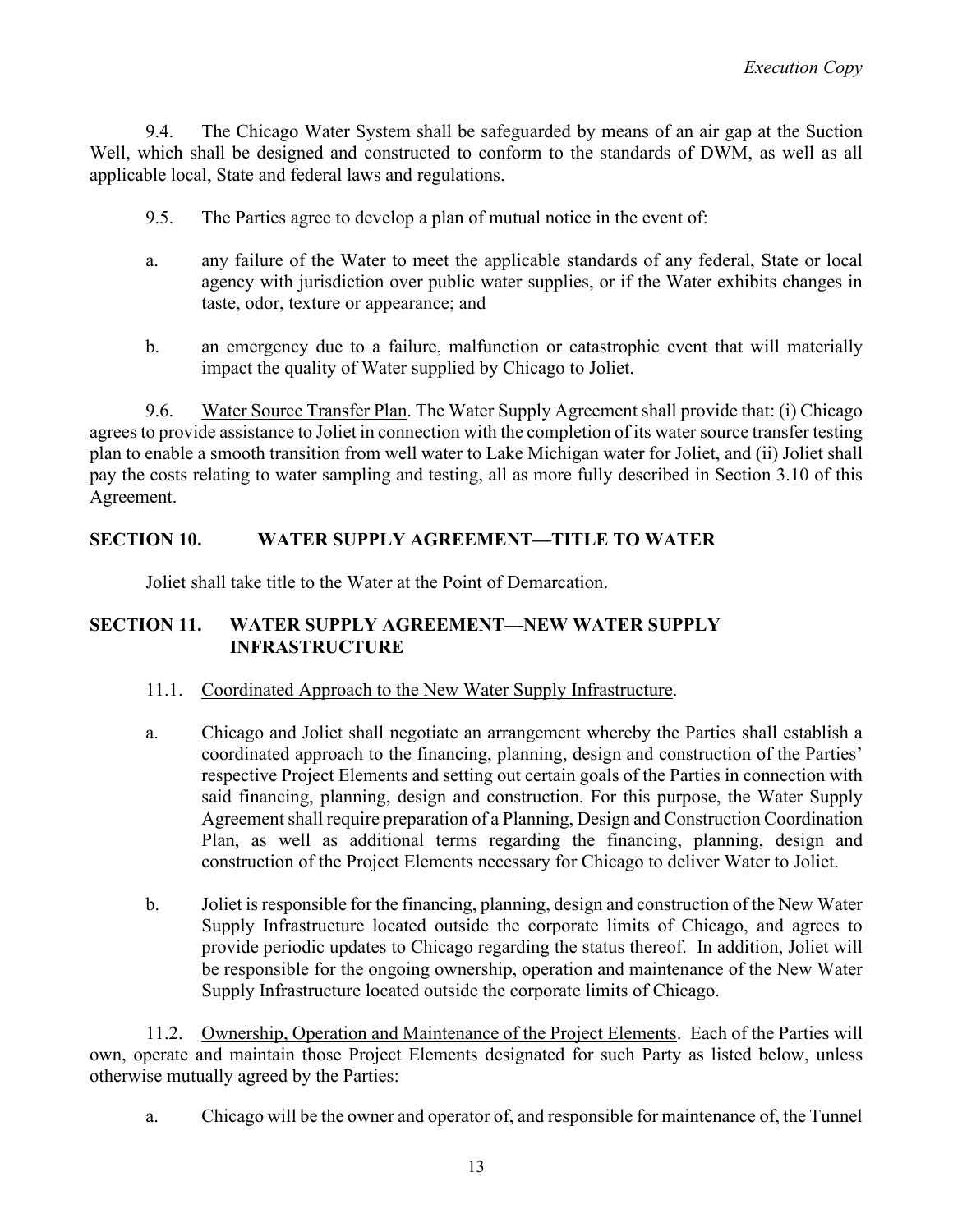Connection, the Tunnel Extension, the Low Service Pump Station and the Chicago Service Valve.

b. Joliet will be the owner and operator of, and responsible for maintenance of, the Meter Vault, the Suction Well, the High Service Pump Station and the Transmission Main-Chicago.

### 11.3. Financing the New Water Supply Infrastructure in Chicago.

- a. In connection with the Water Supply Agreement, the Parties agree to negotiate the responsibilities of the respective Parties with respect to obtaining financing for certain of the Project Elements. Unless otherwise mutually agreed by the Parties, Chicago shall obtain financing for the Tunnel Connection, the Tunnel Extension, the Low Service Pump Station and the Chicago Service Valve and Joliet shall obtain financing for the Meter Vault, the Suction Well, the High Service Pump Station and the Transmission Main-Chicago. In connection with the Water Supply Agreement, the Parties agree to further discuss issues pertaining to financing and payment mutually beneficial to both Parties.
- b. In the event that Chicago is unable to procure sufficient financing for the Chicago New Water Supply Infrastructure, Joliet may elect to procure financing for the Chicago New Water Supply Infrastructure. In the event that Joliet is unable to procure financing for the New Water Supply Infrastructure, Chicago may explore the option of providing financing to Joliet for the New Water Supply Infrastructure if requested by Joliet, and Joliet may consider but is not obligated to approve such financing by Chicago.

11.4. Planning, Design, and Construction Coordination Plan. Chicago and Joliet agree to work together on the planning, financing, design and construction of the Project Elements at the Southwest Pumping Station Site and the Durkin Site. The Parties intend to enter into a Planning, Design, and Construction Coordination Plan which shall set forth certain provisions with respect to the following including, but not limited to: (a) the Parties' roles with respect to each Project Element; (b) design standards; (c) milestones for Project Element design and construction; (d) milestones for financing of the Project Elements; (e) milestones for completion of each of the Project Elements; and (f) milestones for the delivery of Water to Joliet; all to be consistent with the goal of delivery of Water to Joliet by the Targeted Water Delivery Date. The Water Supply Agreement and the Planning, Design and Construction Coordination Plan, as appropriate, shall include a description of the rights and duties of the Chicago and Joliet project site representatives, including serving as the applicable Party's representative on site to help coordinate and monitor construction.

11.5. Design, Contracting, Construction and Construction Management of Project Elements; Approvals and Permits.

a. Each Party shall be responsible for the design, construction contracting, construction and construction management of the Project Elements for which such Party is responsible under the Water Supply Agreement, and shall obtain, and ensure that all contractors and subcontractors obtain, all applicable design and construction approvals, permits and authorizations necessary for such Party's respective components of the design and construction from such local, State and federal agencies, including but not limited to the IEPA, as have jurisdiction over the sites on which such Party's respective components of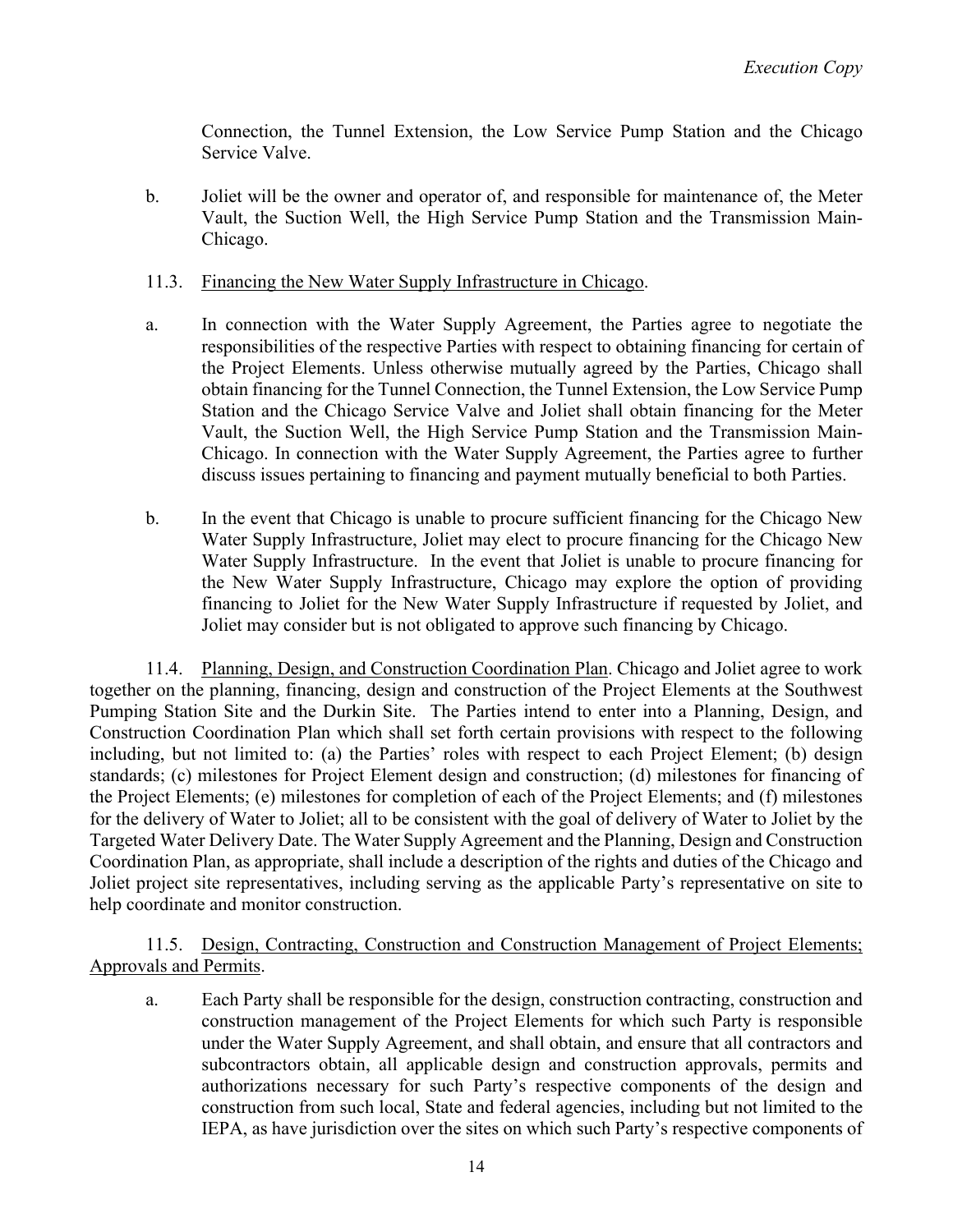the Project Elements are located.

- b. The Parties intend that each Party shall be responsible for the following Project Elements:
	- i. Chicago: Tunnel Connection.
	- ii. Joliet: Tunnel Extension, Low Service Pump Station, Chicago Service Valve, Meter Vault, Suction Well, High Service Pump Station and Transmission Main-Chicago.
- c. Joliet agrees and acknowledges that, when contracting for any of the Project Elements primarily located on the Southwest Pumping Station Site or the Durkin Site, Joliet shall conduct bidding for and award of those contracts pursuant to the laws applicable to Chicago, including the Municipal Purchasing Act for Cities Over 500,000, 65 ILCS 5/8 -10-1 et seq., as well as Chapter 2-92 of the Municipal Code of Chicago ("Municipal Code"), and shall include in any solicitation the requirements therein, including but not limited to: (i) provisions with respect to Chicago resident construction worker employment requirements under Section 2-92-330 of the Municipal Code; (ii) the minority-owned and women-owned business enterprise procurement program under Section 2-92-420 et seq. of the Municipal Code; (iii) the minority-owned and womenowned business enterprise construction program under Section 2-92-650 et seq. of the Municipal Code; and (iv) all other applicable Chicago laws, regulations and policies. Joliet agrees to contractually obligate its general contractor and all subcontractors to comply with said requirements and shall coordinate with Chicago to ensure compliance with said requirements**.**
- d. Chicago shall coordinate and collaborate with Joliet, and support and assist Joliet in its efforts, to obtain any approvals, permits and authorizations necessary for the construction and operation of the Project Elements (other than the Tunnel Connection). Joliet will coordinate and collaborate with Chicago in its efforts in relation to the Tunnel Connection**.**
- e. Chicago shall charge Joliet only the applicable standard fees under the Municipal Code in connection with any permits, approvals and other items required to design, construct, and operate the Project Elements for which Joliet is responsible under the Water Supply Agreement.

11.6. Operational Requirements. The Parties shall negotiate and agree to certain operational requirements relating to the New Water Supply Infrastructure including, but not limited to requirements with respect to each Party's access to its respective Project Elements (including access during an emergency); requirements with respect to security for the Project Elements; requirements relating to retaining the Project Elements in the location where initially installed; and requirements relating to the protection from damage to or interference with the Project Elements.

11.7. Operational Standards. The New Water Supply Infrastructure shall generally conform in its operation and operational standards to the Water Supply Agreement, as well as all applicable local, State and federal laws and regulations, including without limitation the IEPA regulations in Title 35 of the Illinois Administrative Code.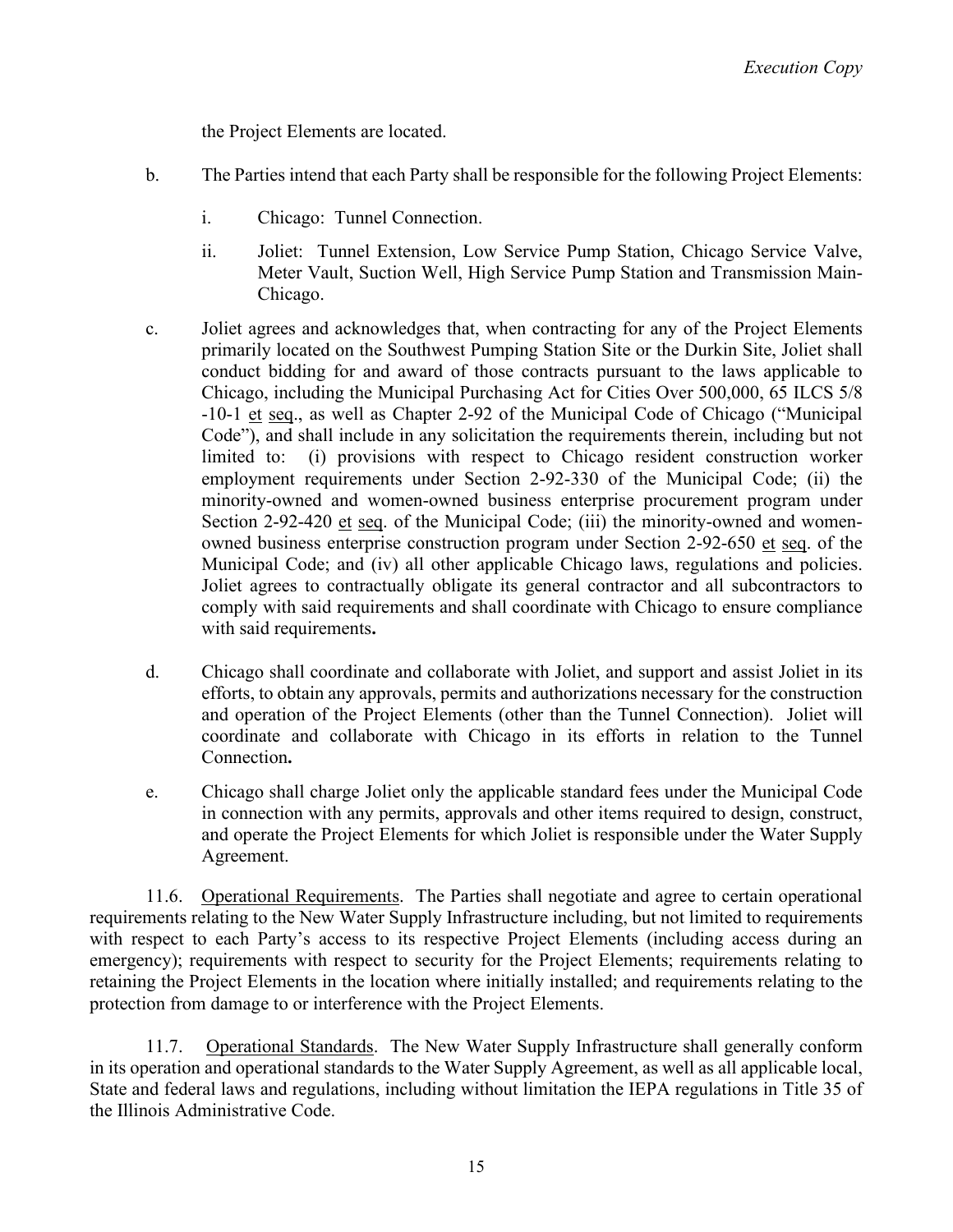### **SECTION 12. WATER SUPPLY AGREEMENT—REAL ESTATE MATTERS**

12.1. The Parties agree that Chicago will grant to Joliet, subject to approval by the Chicago City Council, the necessary easements, access rights and other necessary property interests on the Southwest Pumping Station Site for the construction and permanent placement of the Project Elements to be owned by Joliet and for the construction of the Project Elements to be constructed by Joliet and owned by Chicago. The terms and provisions of the easements and other property interests shall be mutually acceptable to Joliet and Chicago.

12.2. Chicago and Joliet agree to coordinate in discussions and negotiations with the Chicago Park District to obtain and enter into the agreements necessary for the Parties to implement the Water Supply Agreement, including, without limitation, each of the following:

- a. Subject to referral to the Chicago Plan Commission and approval by the Chicago City Council, for Chicago to obtain title to that portion of the Durkin Site from the Chicago Park District that is necessary for the construction and permanent placement of the Suction Well on the Durkin Site;
- b. Subject to approval by the Chicago City Council, for Chicago to grant to Joliet the necessary easements, access rights and other necessary property interests on the Durkin Site for the construction and permanent placement, operation and replacement of, and regularly scheduled and/or emergency inspection, repair and maintenance of the Suction Well, and for the construction of any Project Elements constructed by Joliet and owned by Chicago, with the terms and provisions of the easements and other property interests to be mutually acceptable to Joliet and Chicago; and
- c. If requested by the Chicago Park District for purposes of maintaining the surface of the Durkin Site as public parkland, subject to approval by the Chicago City Council, Chicago shall negotiate with the Chicago Park District, the terms of a lease, license, easement or other real property interest in the surface of the Durkin Site between Chicago and the Chicago Park District. The terms and provisions of any such document or interest shall be such that it shall not allow any activities that would interfere with the Suction Well on the Durkin Site, the provision of Water by Chicago to Joliet and Joliet's provision of Water to the Joliet Customers. Similarly, the terms and provisions of the easements and other property interests referenced in Section 12.2(b) shall be such that they would not allow any activities (other than Joliet's operation and replacement of, and regularly scheduled and/or emergency inspection, repair and maintenance of the applicable portion of the Project Elements) that would interfere with the Chicago Park District's use and enjoyment of the surface of the Durkin Site as public parkland.

### **SECTION 13. WATER SUPPLY AGREEMENT—WATER SUPPLY SHUT-OFF OR RESTRICTION DUE TO MAINTENANCE AND EMERGENCY**

13.1. Joliet understands that as part of Chicago's operation of its Water System, Chicago will perform routine maintenance on the Chicago Water System, and it is also understood that Chicago will perform such routine maintenance within a timeframe consistent with the Water storage capacity of Joliet and its Subsequent Purchasers. If Chicago believes it cannot do so within such timeframe, Chicago will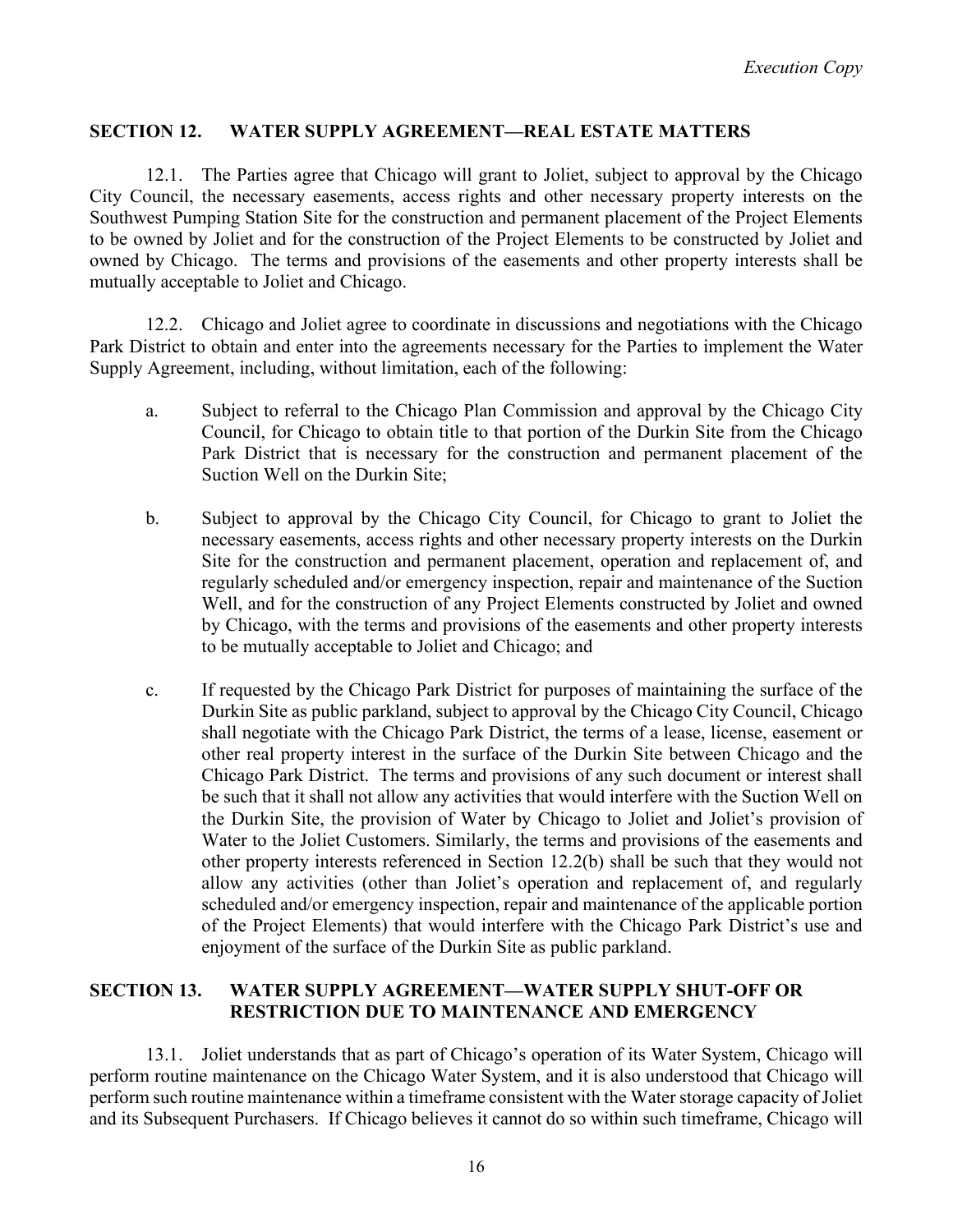notify Joliet and the Parties will discuss how to resolve the issue. The Parties agree to develop, and to include in the plan required in Section 13.3, a plan of mutual coordination of such maintenance and advance notice to the extent possible with respect to such maintenance of the Chicago Water System that will materially impact the Water supply to Joliet as agreed upon in the Water Supply Agreement.

13.2 If, from time to time and for any reason, including extended maintenance, emergency, failure or malfunction in the Chicago Water System, Chicago is unable to furnish in full the quantities of Water to be furnished to Joliet, Chicago shall use due diligence to operate the Chicago Water System during any such occurrence to provide Water to Joliet insofar as practicable and shall, as promptly as possible, take such actions, including making and expediting repairs or adjustments, as are necessary to restore delivery to Joliet of the Water to be furnished under the Water Supply Agreement.

13.3. The Parties agree to develop a plan of mutual notice in the event of any routine maintenance, extended maintenance, or any emergency due to a failure, malfunction, maintenance or catastrophic event, that will materially impact the Water supply to Joliet and the ability of Chicago to supply Water to Joliet.

# **SECTION 14. WATER SUPPLY AGREEMENT—STORAGE CAPACITY**

14.1. Joliet shall ensure that Joliet maintains, and shall ensure that each of its Subsequent Purchasers maintains, sufficient water storage capacity, to be determined by the Parties based on the State Water allocations in each of their distribution systems (not including transmission system storage), in an amount not less than twice the annual daily average allocation of Water as authorized by IDNR, as adjusted and amended from time to time, for Joliet and each of its Subsequent Purchasers, respectively. All reservoirs and storage tanks provided by Joliet's and any Subsequent Purchasers' water systems shall be considered in meeting their individual storage requirement.

14.2. Notwithstanding the storage capacity requirements in this Section 14, Joliet understands that Joliet and the Subsequent Purchasers should have access to alternate sources of water in the event of extended maintenance or in the event of an emergency whereby the Water supply from Chicago is restricted for a period in excess of two (2) days.

14.3. Joliet shall submit an annual report of Joliet's total storage capacity and the storage capacity of any Subsequent Purchasers' water systems.

## **SECTION 15. WATER SUPPLY AGREEMENT—RATES**

- 15.1. Wholesale Rate.
	- a. Establishment. The charges for Water furnished to Joliet shall be at the rate ("Uniform Water Rate") fixed for large quantities of Water furnished through meters to customers inside Chicago limits and on a wholesale basis to suburban communities served by Chicago, said rate being fixed and adjusted from time to time by ordinance, with a credit or debit equal to the difference between the amount charged as the previous year's Uniform Water Rate and the actual cost of service incurred by Chicago in the previous year in providing Water service to Joliet based on the results of an annual cost of service study, which study is prepared pursuant to, and meets the standards of, Section 15.2. The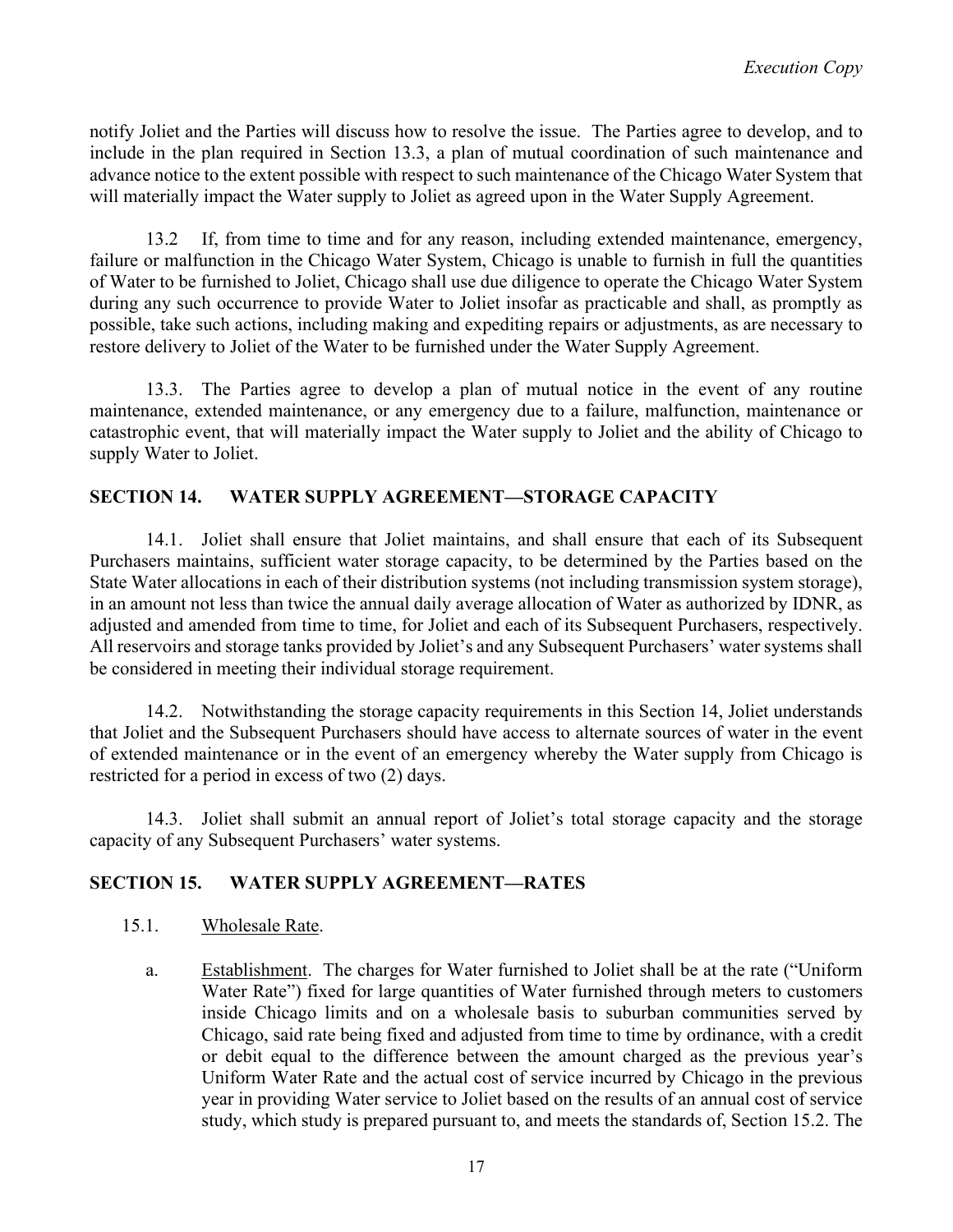Water Supply Agreement will provide mutually agreed-upon terms for the application of the credit or debit to the invoices for Water provided to Joliet, which shall include the following and which will be subject to Section 15.1(b) and (c):

- 1. for each year, an estimated credit or debit for that year's projected cost of service based on the prior year's actual cost of service, except for the first year of service, in which the projected cost of service shall be based on an estimate of the prior year's cost of service;
- 2. for each year, a true-up adjustment for the difference between the projected cost of service and the actual cost of service for the prior year; and
- 3. provisions for true-up adjustments that shall include the actual cost of service, volume of Water purchased, audited financial information when available and other mutually agreed-upon items.

Chicago and Joliet agree that the initial rate to be charged by Chicago to Joliet for the first delivery of Water by Chicago to Joliet shall not exceed the water rate calculated pursuant to the audited 2019 cost of service study adjusted to the year of first delivery of Water in accordance with the water rate calculation methodology as described in Section 15.1(b), but which water rate increase limitations will only apply to growth in costs attributable to the following: administration (including pension expenses that can be attributed pursuant to this Agreement) and capital expenditures, commodity costs and personnel expenses (including pension expenses that can be attributed pursuant to this Agreement) related to Dunne/68<sup>th</sup> Street Crib, Eugene Sawyer Purification Plant, and South Tunnel Zone, and subject to Section 15.4 and Section 19. Any other factors (such as but not limited to Peaking Factor and Average Day Demand) which may cause the rate in the year of the first delivery of Water to increase above these rate caps will be mutually agreed to by the Parties in the Water Supply Agreement.

- b. Charged AWWA Rate. Each year at the time agreed upon pursuant to Section 15.2(c), the rate actually charged to Joliet in a given year ("Charged AWWA Rate") shall be adjusted to be equal to the lowest of the amounts determined by the three water rate calculation methods below, exclusive of the Annual True-Up in section 15.1(c):
	- 1. *Cost of Service Water Rate*. The Projected AWWA Rate for the next rate year based on the cost of service study that determines the actual cost of service for the previous year.
	- 2. *Inflation Index Water Rate*. A rate to be determined as follows:
		- i. For the calculation of the Inflation Index Water Rate imposed during the 11<sup>th</sup> year of water service, the Inflation Index Water Rate is determined by multiplying the Audited AWWA Rate ("AAR"; defined below) calculated for the first year of water service by the change in the CPI (defined below) in the first year of service, expressed as a decimal, plus one: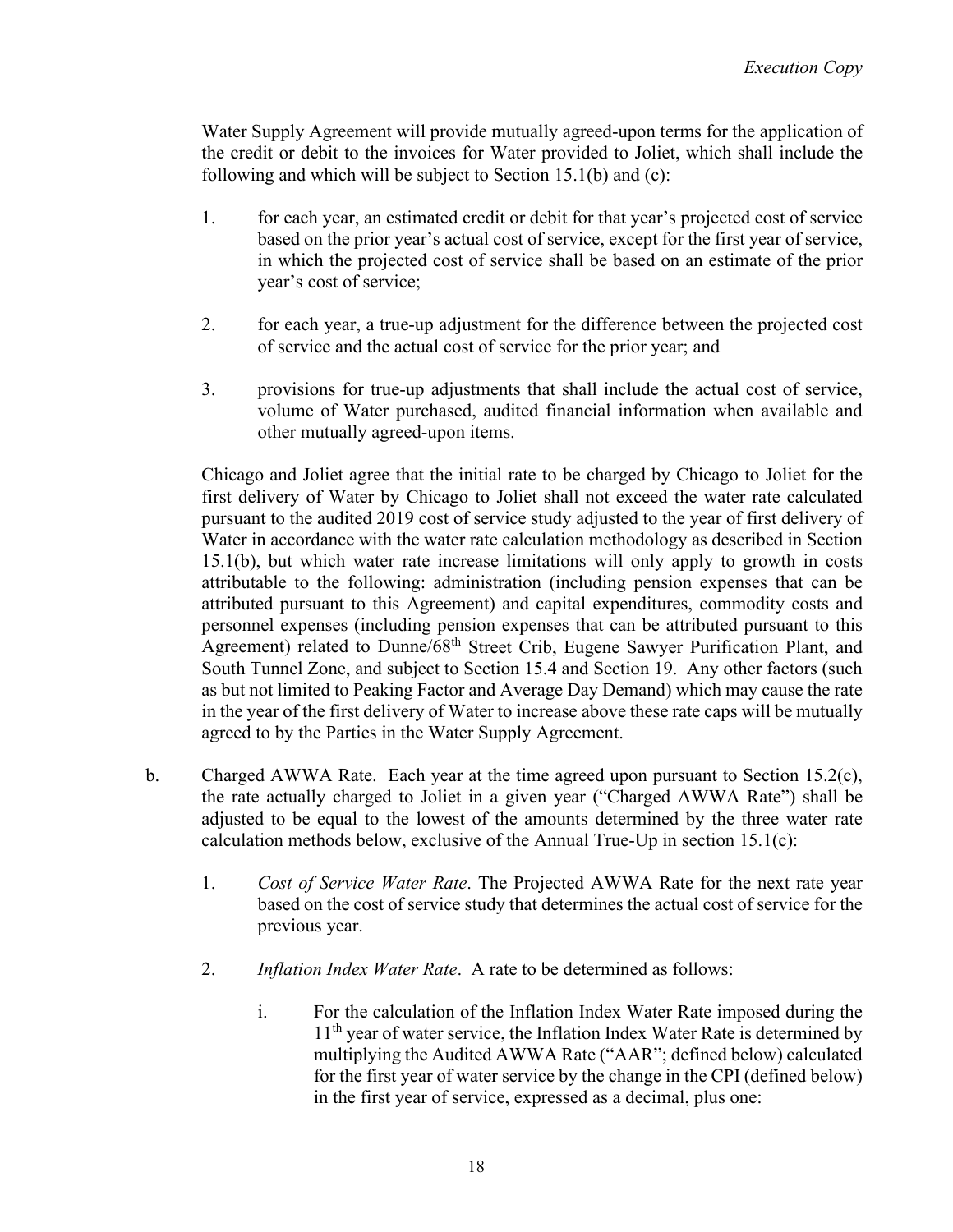Year 1 AAR  $x$  (1 + Year 1 CPI) = Interim AAR1

Then multiplying the product, referred to as the Interim AAR1, by the change in the CPI in the second year of water service, expressed as a decimal, plus one:

Interim AAR1 x  $(1 + Year 2 \text{ CPI})$  = Interim AAR2

Then continuing in similar fashion by multiplying the resulting Interim AAR by the change in the CPI expressed as a decimal plus one in each subsequent year of water service up to and including for the tenth year of water service to determine the Inflation Index Water Rate for Year 11:

Interim AAR9 x  $(1 + Year 10$  CPI) = Year 11 Inflation Index Water Rate

ii. For the calculation of the rate imposed during the  $12<sup>th</sup>$  and subsequent years of water service, the Inflation Index Water Rate shall be determined in a similar manner, starting with the Capped Audited AWWA Rate ("CAAR") that is calculated for the year that is ten years prior to the new service year and multiplying it by the change in the CPI in that first year of the prior ten years of service, expressed as a decimal, plus one; for example, for service year 12, the calculations start as follows:

Year 2 CAAR  $x$  (1 + Year 2 CPI) = Interim CAAR1

Then multiplying the product, referred to as the Interim CAAR1, by the change in the CPI in the third year of water service, expressed as a decimal, plus one:

Interim CAAR1 x  $(1 + Year 3$  CPI) = Interim CAAR2

Then continuing in similar fashion by multiplying the resulting Interim CAAR by the change in the CPI in expressed as a decimal plus one each subsequent year of water service for a total of ten years of water service to determine the Inflation Index Water Rate for Year 12:

Interim CAAR9 x  $(1 + Year 11$  CPI) = Year 12 Inflation Index Water Rate

iii. For the calculation of the rate caps imposed during the  $2<sup>nd</sup>$  year of water service through the 10<sup>th</sup> year of water service, the Inflation Index Water Rate calculated for each year shall be determined in similar manner, starting with the Audited AWWA Rate calculated for the first service year and multiplying it by change in the CPI in the first service year, expressed as a decimal, plus one:

Year 1 AAR  $x$  (1 + Year 1 CPI) = Interim AAR1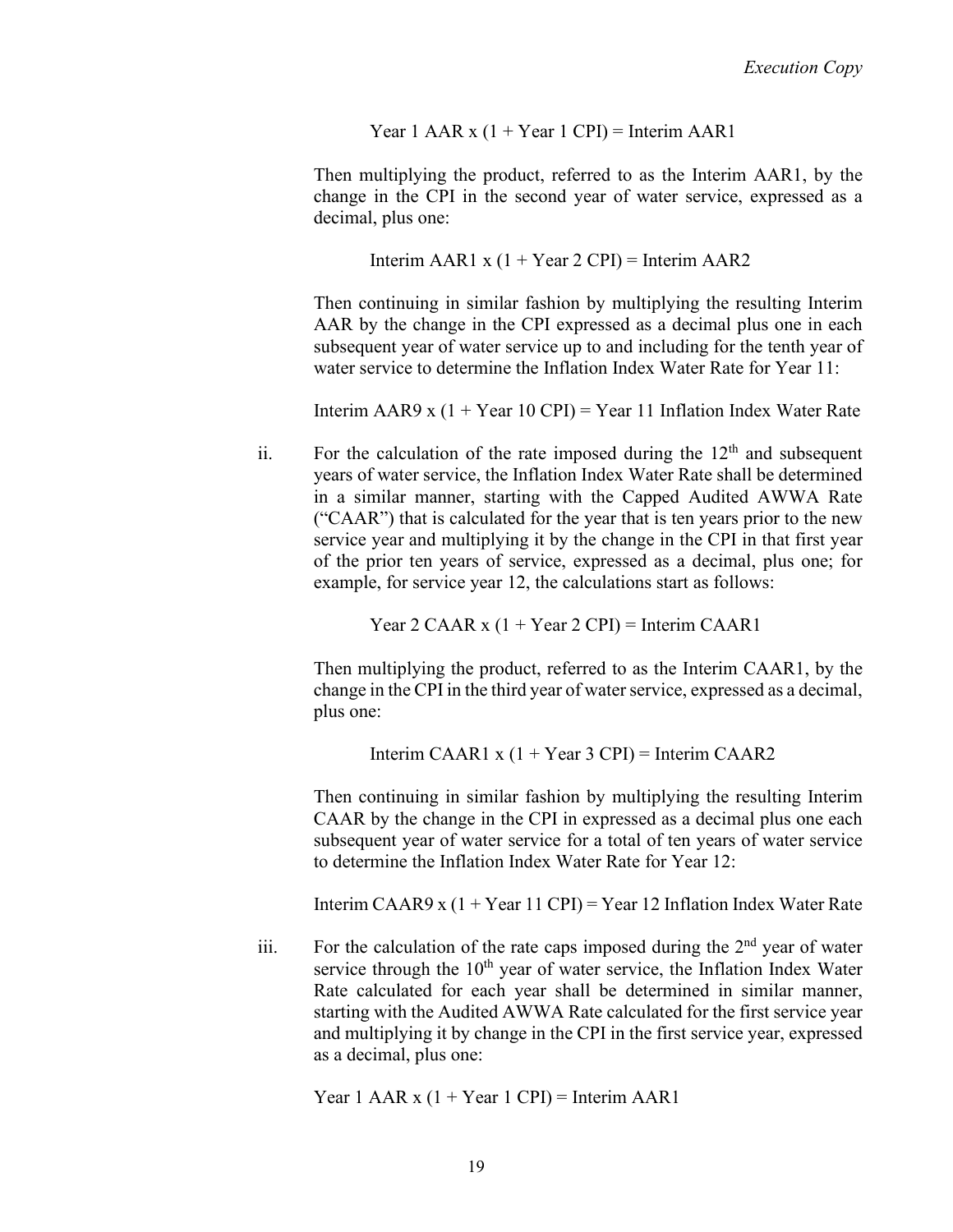And continuing in similar fashion by multiplying the resulting Interim AAR by the change in the CPI expressed as a decimal plus one for the number of preceding service years that will have been completed prior to the water service year for which the rate cap is being calculated.

- iv. CPI shall mean and refer to Consumer Price Index—Urban Wage Earners and Clerical Workers ("Chicago All Items) (commonly referred to as "CPI-W" or as "CPI" in this Agreement), as published by the U.S. Department of Labor, Bureau of Labor Statistics, (1982-1984=100).
- 3. *Fixed Limit Water Rate*. The Audited AWWA Rate calculated for the year prior to the year for which a rate is being calculated multiplied by 105%.

The Charged AWWA Rate under this Section shall apply, as determined pursuant to this Section 15.1(b), except as provided in Section 15.4 of this Agreement. To the extent that the necessary audited or inflation information is not available to calculate the Charged AWWA Rate, then the most recent available information will be used or the Parties will meet and confer to determine the proposed changes necessary to calculate the Charged AWWA Rate.

- c. Annual True-Up. Each year at the time agreed upon pursuant to Section 15.2(c), the Audited AWWA Rate for the prior year shall be adjusted pursuant to the lowest of the amounts determined by the three adjustment options below, which shall be referred to as the "Capped Audited AWWA Rate" for that year:
	- 1. The Audited AWWA Rate;
	- 2. Inflation Index Water Rate as described in Section 15.1(b)(2); and
	- 3. Fixed Limit Water Rate as described in Section 15.1(b)(3).

The Capped Audited AWWA Rate under this Section shall apply, as determined pursuant to this Section 15.1(c), except as provided in Section 15.4 of the Water Supply Agreement. To the extent that the necessary audited or inflation information is not available to calculate the Capped Audited AWWA Rate, then the most recent available information will be used or the Parties will meet and confer to determine the proposed changes necessary to calculate the Capped Audited AWWA Rate.

The difference between the Capped Audited AWWA Rate for a given year and the Charged AWWA Rate for that year multiplied by the total consumption by Joliet in that year will be charged to the appropriate Party in the following year (the "Annual True-Up"). If the Capped Audited AWWA Rate for a given year is greater than the Charged AWWA Rate, then Joliet will pay the Annual True-Up to Chicago in the following year. If the Capped Audited AWWA Rate for a given year is less than the Charged AWWA Rate for that year, then Chicago will pay the Annual True-Up to Joliet in the following year. If the difference between the Capped Audited AWWA Rate and the Charged AWWA Rate for a given year is \$0, then Annual True-Up is also \$0 and neither Party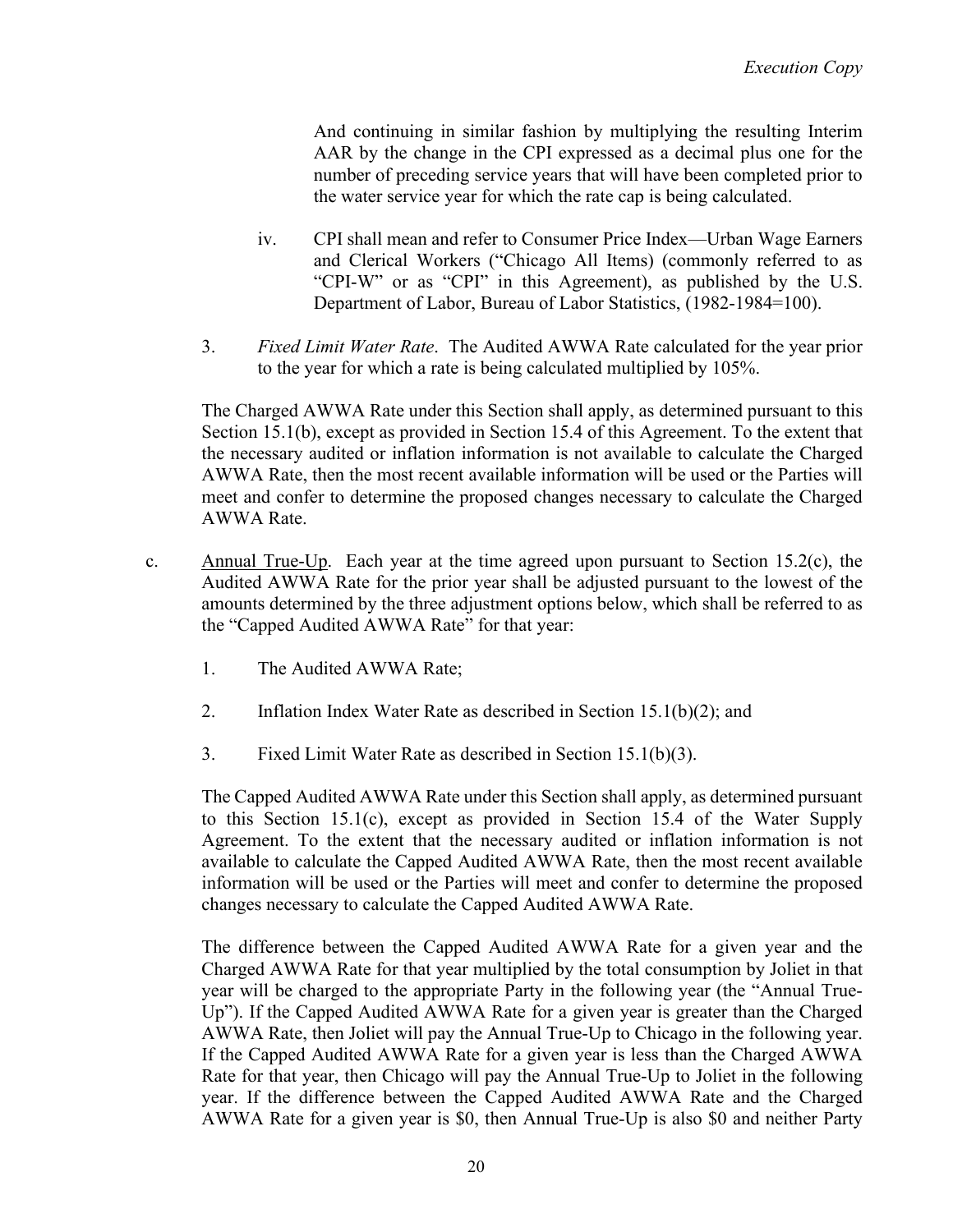will make a payment. The exact timing and manner of payment of the Annual True-Up will be determined in the Water Supply Agreement.

- 15.2. Annual Cost of Service Study.
- a. Basis. An annual cost of service study shall be completed by Chicago in accordance with a methodology agreed upon by the Parties in the Water Supply Agreement, based on the then generally recognized principles and practices in the American Water Works Association Manual of Water Supply Practices M1, Principles of Water Rates, Fees, and Charges ("M1 Manual") with modifications as provided in Section 15.2(e) herein and any other modifications only as mutually agreed. The Parties will identify those portions of the M1 Manual that are applicable to the agreed-upon methodology to be used in the annual cost of service study, which shall be included in the Water Supply Agreement. If the M1 Manual is revised in a manner that either Party believes will affect the agreedupon methodology for the annual cost of service study, that Party will notify the other Party and the Parties will meet and confer to discuss the proposed revisions and the impact on the calculation of cost of service. The annual cost of service study shall establish the Chicago Water Fund's annual revenue requirement by the utility-basis approach, and shall allocate such revenue requirements by the commodity-demand method based on the specific facilities used and useful in providing Water service to Joliet. The Parties agree that these specific facilities are: 68th/Dunne (South) Crib; Eugene Sawyer Water Purification Plant; South Tunnel Zone; Tunnel Connection and Tunnel Extension; Low Service Pump Station; and Chicago Service Valve. The rate base on which any rate of return on rate base will be calculated under the Water Supply Agreement shall be determined in accordance with the M1 Manual and include the fair value net plant in service, working capital, and construction work in progress.
- b. Timing of Initial Studies.
	- i. The Parties agree that prior to execution of the Water Supply Agreement, Chicago will provide a complete cost of service study to Joliet for comprehensive audit by Joliet in order that the Parties can confer and agree on the methodology to be included in the Water Supply Agreement. As part of this comprehensive audit and any other audit under the Water Supply Agreement, Chicago shall provide to Joliet all information and back-up materials used to perform the study and allow Joliet to make a complete, open-book review of the study, the various elements of operations and maintenance as well as inspection and valuation of all capital facilities included in the study.
	- ii. Chicago will also provide a complete cost of service study to Joliet one year prior to the expected first delivery of Water by Chicago to Joliet for audit by Joliet as described above. The Parties will confer and agree on any differences in the application of the methodology and calculations to allow Joliet to establish its rates to its retail customers and Subsequent Purchasers.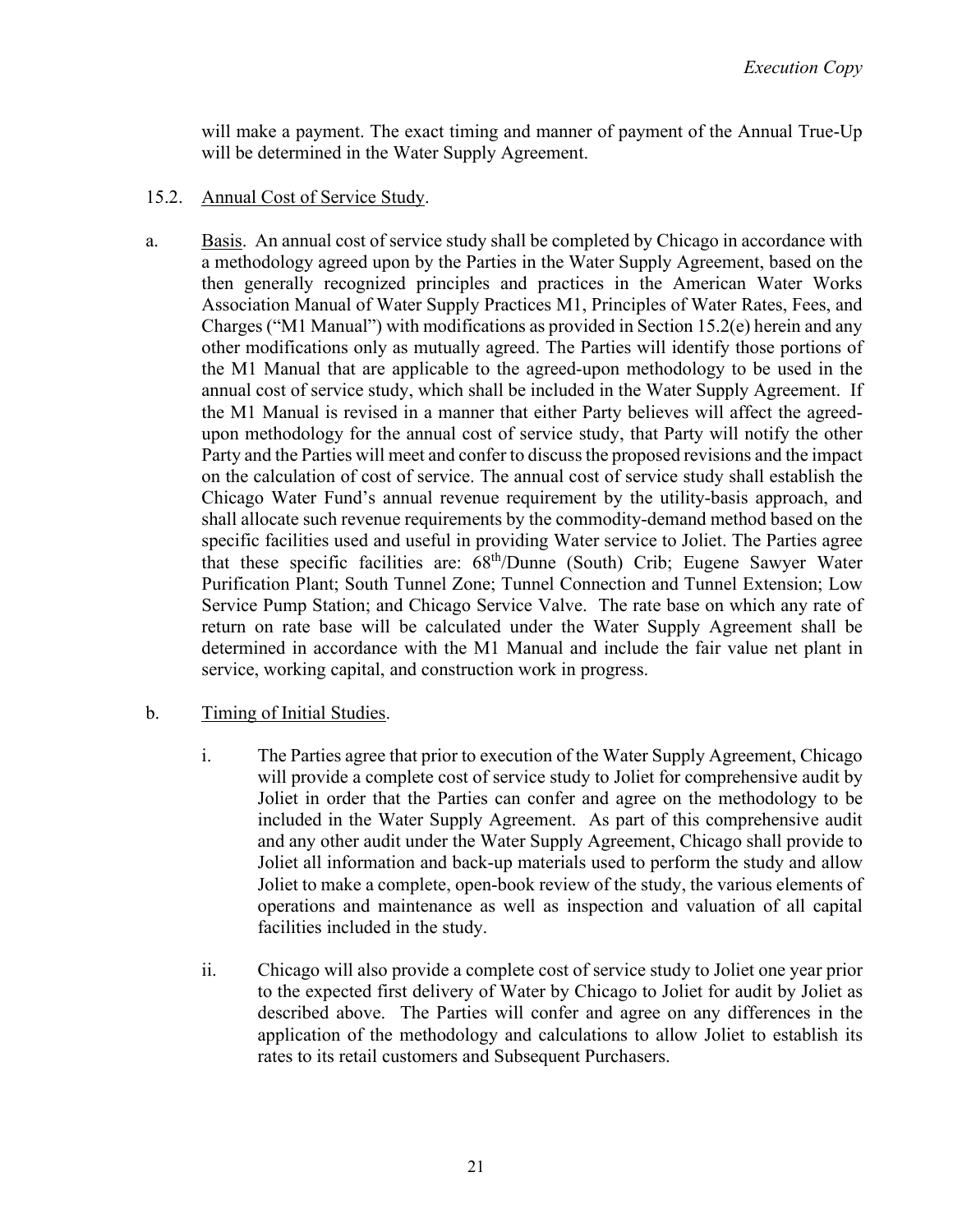c. Annual Studies. The Water Supply Agreement will set forth the timing for performance of the annual cost of service study and associated adjustments in Water charges. This will include the manner and timing by which Chicago (i) will periodically make available information on overall rate methodology to the Advisory Council (as defined herein) in order to allow the Advisory Council to review and provide input and feedback; and (ii) will provide Joliet with all information necessary to allow Joliet to complete an openbook review of the result of the study as it relates to Joliet. In addition, Joliet may, at its option, conduct a comprehensive audit of the cost of service study not more often than once every five years, and, in addition, for any year in which the cost of service to Joliet increases by five percent or more over the prior year.

The annual cost of service study will be performed using audited financials in conjunction with other information available:

- i. to determine the actual cost of service to Chicago to provide Water to Joliet for the prior year ("Audited AWWA Rate"); and
- ii. to estimate what that cost of service to Chicago to provide Water to Joliet will be in the following year ( "Projected AWWA Rate").
- d. Cost of Service Supporting Information. The Parties acknowledge that as of the date of this Agreement, there is certain information that is not yet available relating to certain elements of the cost of service that are needed to complete the cost of service study and audit. Chicago agrees that to the extent practicable based on the information available to Chicago, Chicago shall provide such information prior to the execution of the Water Supply Agreement, such that the cost of service will be mutually agreed upon based on the information provided. Chicago acknowledges that as part of its annual audits of the City of Chicago Department of Water Management Water Fund beginning no later than December 31, 2027 or such information being recorded such that it is included in the 2028 calendar/fiscal year audit, Chicago shall collect the information as agreed upon by the Parties under the Water Supply Agreement which shall relate to the elements of the cost of service needed to complete the cost of service study and audit.
- e. Limitations on Cost of Service. The Parties acknowledge and agree that Joliet's cost of service will exclude, without limitation, and to the extent practicable based on the information available to Chicago, the costs incurred by Chicago: (i) to replace the lead water service lines of Chicago's retail water customers, (ii) to install new or replacement water meters of Chicago's retail water customers, (iii) to replace Chicago's water transmission and distribution mains (other than those facilities listed in Section 15.2(a) above), (iv) for administrative and all other functions, activities, costs and expenses performed or incurred by DWM or other Chicago departments that do not directly pertain to the elements of water service and delivery used to provide water service to Joliet, including without limitation items such as retail customer service, retail customer billing, and retail water distribution system mains, (v) to pay any amounts due to Chicago employees who do not perform work that pertains to the elements of water service and delivery used to provide water service to Joliet, including without limitation for wages, salaries, employee benefits, and pension contributions, and (vi) to pay any amounts due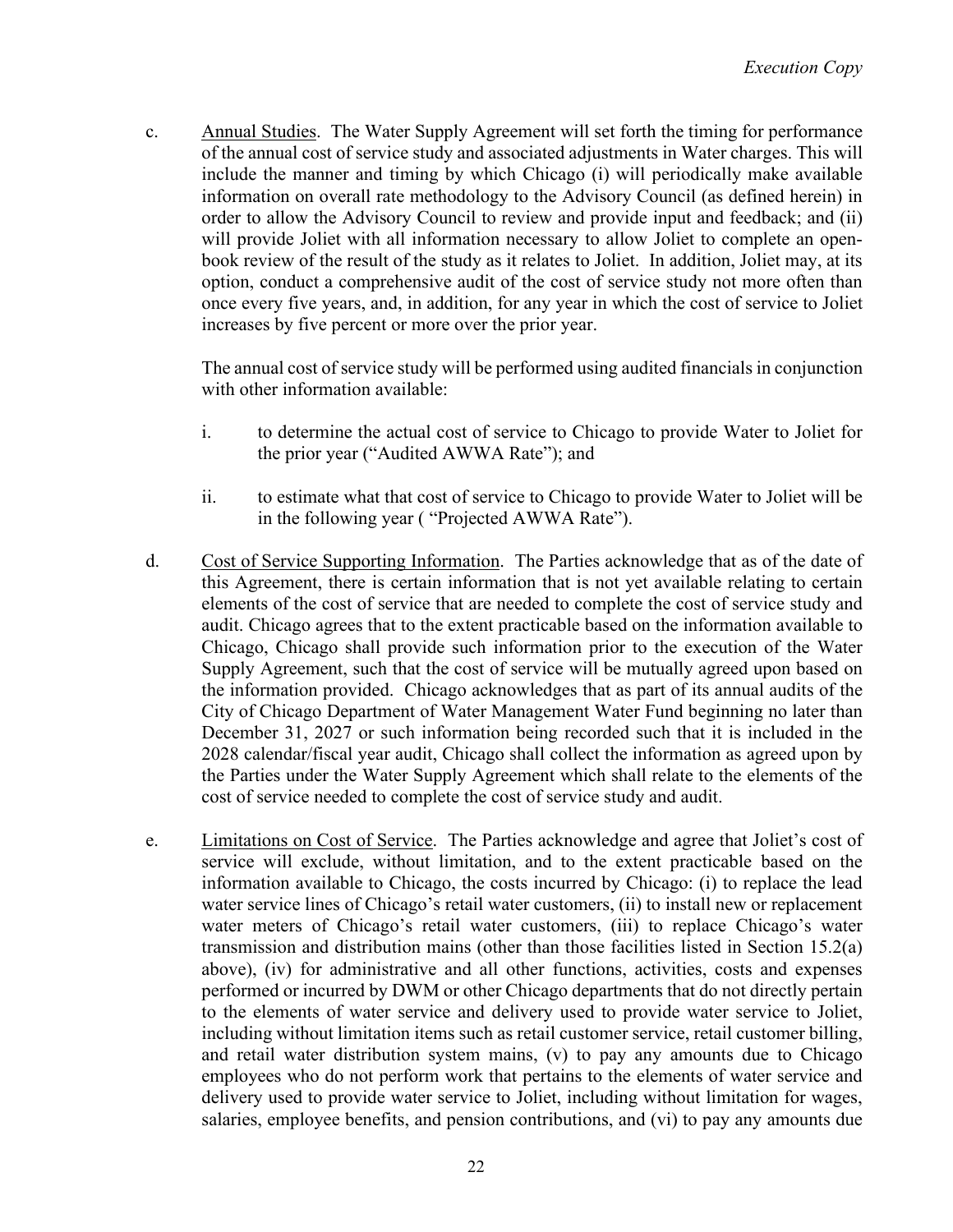to the pension fund for Chicago employees that are attributable to work performed prior to the date of first delivery of Water to Joliet or any contributions made to that pension fund to cover work performed prior to the date of first delivery of Water to Joliet.

15.3. Resolution of Water Charge Disputes. The Water Supply Agreement will provide a mutually agreed-upon process for review and resolution of any disputes regarding the charges for Water furnished to Joliet.

- 15.4. Changes Affecting Water Charges.
- a. Process for Review. The Parties will negotiate and agree to a process to be included in the Water Supply Agreement, for use by the Parties to review possible changes in service or circumstances and determine whether and how those changes can be addressed in the charges for Water paid by Joliet. These changes may include: (a) catastrophic events impacting the Chicago Water System, the New Water Supply Infrastructure or the Joliet water system; (b) material changes in the laws and regulations governing the operation of the Chicago Water System and the production and quality of Water provided to Joliet; (c) material changes in the rate structure used by Chicago to establish the Uniform Water Rate; (d) changes in the M1 Manual that may affect the calculation of the annual cost of service study; and (e) other items mutually agreed by the Parties.
- b. Rate Increases Outside of Maximum Increase. Notwithstanding the agreement of the Parties to include a process to be included in the Water Supply Agreement pertaining to possible changes in water charges pursuant to Section 15.4(a), the Parties agree that each annual adjustment to the Charged AWWA Rate and the Capped Audited AWWA Rate as well as the calculation of the Annual True-Up shall be made pursuant to Section 15.1(b) and (c) except for those portions of the cost of service study calculations for the Charged AWWA Rate, the Capped Audited AWWA Rate and the Annual True-Up to the extent that Chicago has incurred costs due to the occurrence of one of the following: (i) catastrophic events caused by Force Majeure impacting the Chicago Water System or the New Water Supply Infrastructure for which there is insufficient commercial insurance to cover any losses incurred (each a "Catastrophic Event"); or (ii) material changes in the laws and regulations governing the operation of the Chicago Water System and New Water Supply Infrastructure and the production and quality of Water provided to Joliet but not including laws and regulations that require additional water treatment where the operational requirement could be met with advanced water treatment technology consisting of ozonation and biologically active granular activated carbon (GAC) filters (each a "Regulatory Change"). In the event of any Catastrophic Event or Regulatory Change under this section, Chicago shall provide notice to Joliet in the manner provided in the Water Supply Agreement and provide such data and information to Joliet to demonstrate the costs Chicago believes it has incurred in connection with the Catastrophic Event or Regulatory Change. The Parties may agree to include additional procedures in the Water Supply Agreement in connection with these exceptions to the annual adjustment to the Charged AWWA Rate and the Capped Audited AWWA Rate and calculation of the Annual True-Up. Chicago and Joliet agree to collaborate and define how fluctuations in the Annual Average Day Demand and Maximum Day Demand (and its effect on peaking factor) affect annual changes in water rates and their treatment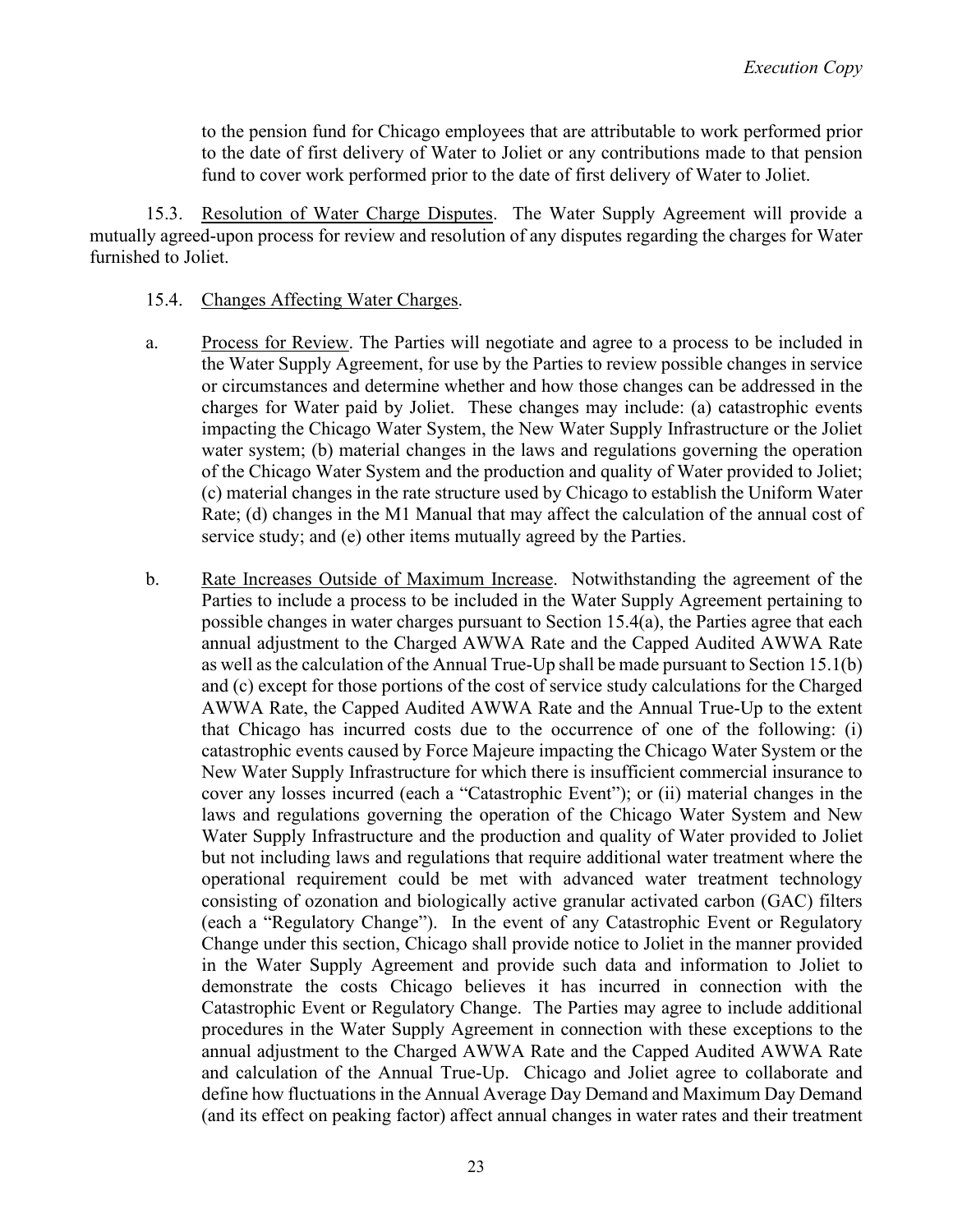with respect to the Maximum Limit. The Parties agree that such treatment will be reflected in the Water Supply Agreement.

### **SECTION 16. WATER SUPPLY AGREEMENT—ASSIGNMENT**

16.1. The Parties acknowledge that Joliet has engaged in discussions with other municipalities in the southwest suburban region regarding the possibility of forming a regional water commission that would be a separate unit of government created under Illinois law ("Regional Water Commission").

16.2. Joliet agrees to provide periodic updates to Chicago regarding the status of activities relating to the possible formation of a Regional Water Commission.

16.3. If a Regional Water Commission is established, Joliet may wish to assign the Water Supply Agreement, as well as any real estate agreements related to the Water Supply Agreement to which Joliet is a party, to the Regional Water Commission subsequent to the establishment of the Regional Water Commission ("Assignment"). If Joliet wishes to make the Assignment, prior to said Assignment:

- a. Joliet will provide notice to Chicago of its intent to make the Assignment ("Assignment Notice") not less than 90 days prior to the date on which Joliet proposes the Assignment will become effective. The Assignment Notice shall include an explanation of the legal status of the Regional Water Commission, its member communities and their respective water supply requirements, as well as anticipated activities by Joliet and/or the Regional Water Commission that are expected or required to occur within 90 days following the proposed effective date for the Assignment.
- b. Joliet and Chicago agree to review the proposed Assignment to determine whether any terms and provisions of the Water Supply Agreement would require: (i) adjustments to be consistent with State law applicable to the Regional Water Commission, including the length of the Term of the Water Supply Agreement; (ii) in light of the water supply requirements of the Regional Water Commission, adjustments related to Water quantity and Subsequent Purchasers; and (iii) adjustments to reflect any other mutually agreedupon subject, such as provisions regarding the length of the Term of the Water Supply Agreement. Joliet and Chicago agree to promptly and jointly prepare any necessary written amendments to the Water Supply Agreement based on such review ("Assignment Amendments") and provide the proposed Assignment Amendments to the Regional Water Commission for review within 60 days following the Assignment Notice or provide a written statement to the Regional Water Commission that no amendments are required. The Parties agree to work in good faith with the Regional Water Commission to reach agreement on the Assignment Amendments.
- c. Chicago and Joliet each agree to take such actions as are necessary to promptly approve the Assignment with any agreed-upon Assignment Amendments not less than 90 days after the Assignment Notice, contingent on acceptance of the Assignment with such Assignment Amendments by the Regional Water Commission.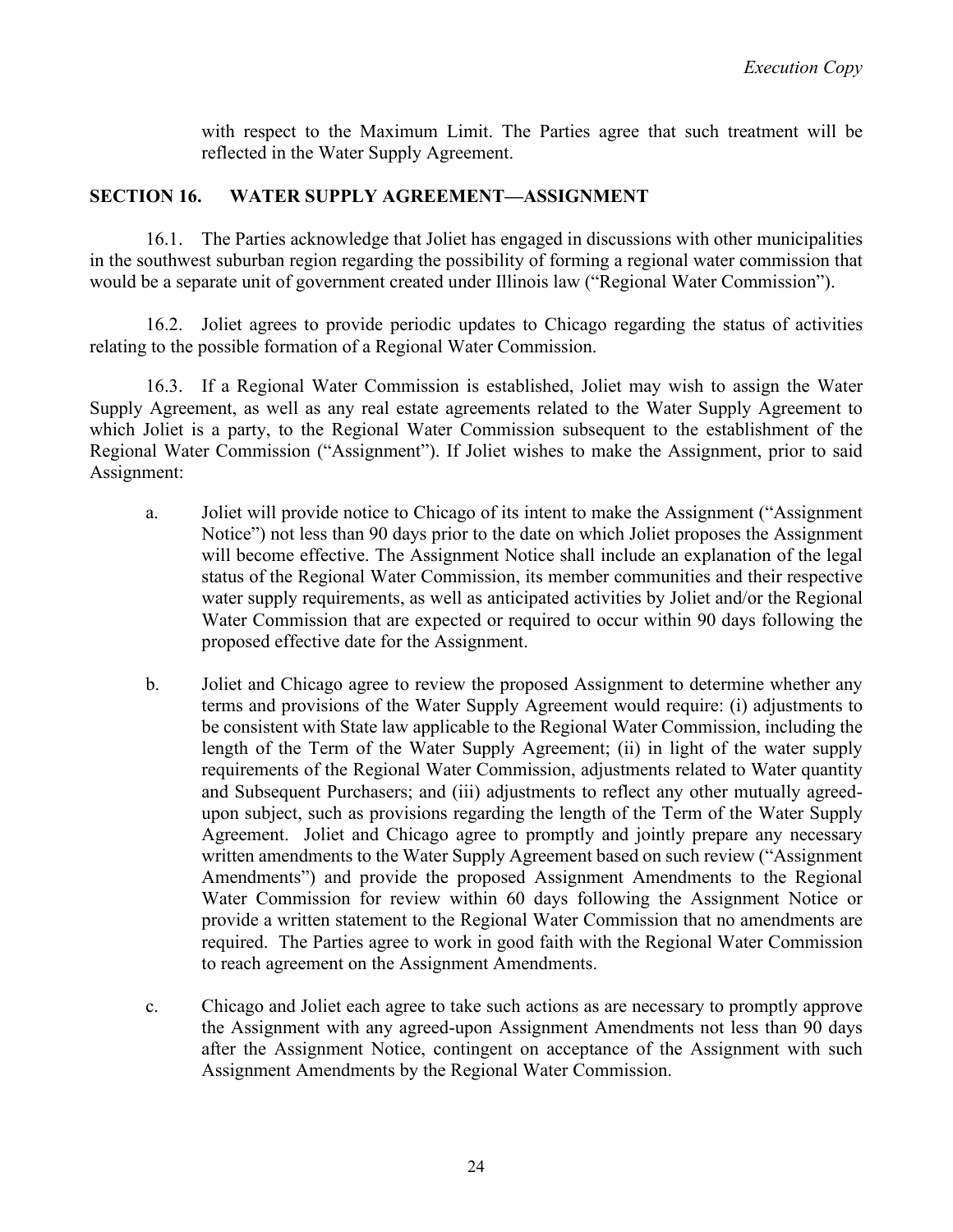16.4. Other than the Assignment described in Section 16.3 above, the Water Supply Agreement and the duties, obligations and requirements therein, shall not be assigned or transferred by either Party without the prior written consent of the other Party.

16.5. Chicago agrees that it will not sell the Chicago Water System during the Term of the Water Supply Agreement, unless otherwise agreed to by Joliet.

16.6. In the event that, without the prior written consent of Joliet, Chicago: (i) sells, or executes a contract to sell, the Chicago Water System or (ii) assigns, or executes a contract to assign, this Agreement or the Water Supply Agreement, Joliet may exercise any of its rights or remedies at law or in equity.

### **SECTION 17. WATER SUPPLY AGREEMENT—THE PARTIES' COMMITMENT TO TRANSPARENCY AND COLLABORATION**

17.1. Advisory Plan. The Parties agree to collaborate to develop a plan ("Advisory Plan") that reflects the Parties' commitment to transparency and collaboration with respect to the long-term relationship of Joliet and Chicago for a reliable supply of Water to Joliet on a cost-effective basis.

### 17.2. Advisory Council.

a. Council Membership and Goals. The Parties will collaborate to develop an Advisory Council composed of representatives from Chicago, Joliet, and the other municipalities and entities that are, or are under contract to become, wholesale purchasers of Water from Chicago (with Joliet collectively, the "Members", individually a "Member"). The primary goals of the Advisory Council will be to (1) obtain meaningful input and feedback from Chicago and the Members regarding the management, operation, and financial aspects, including Water rates and capital investments, of the Chicago Water System, (2) establish standing mechanisms for regular and enhanced communication between Chicago and the Members, (3) collaborate on water supply and water policy issues in northeastern Illinois, and (4) provide a process for the Members to make recommendations for Chicago's consideration as it relates to the reliable and cost-effective delivery of Water. The Advisory Council's primary goals as stated herein, and its tasks and functions as stated in this Agreement shall not pertain to Water issues relating to retail customers. Member representatives on the Advisory Council shall be employees or staff of their Member, in order to establish working relationships among the Members and Chicago regarding goals and tasks of the Advisory Council. The Parties agree that the target date for establishing the first Advisory Council is June 30, 2022, or as otherwise agreed to by the Parties. The Advisory Council shall meet at least once during the calendar quarter during the Term.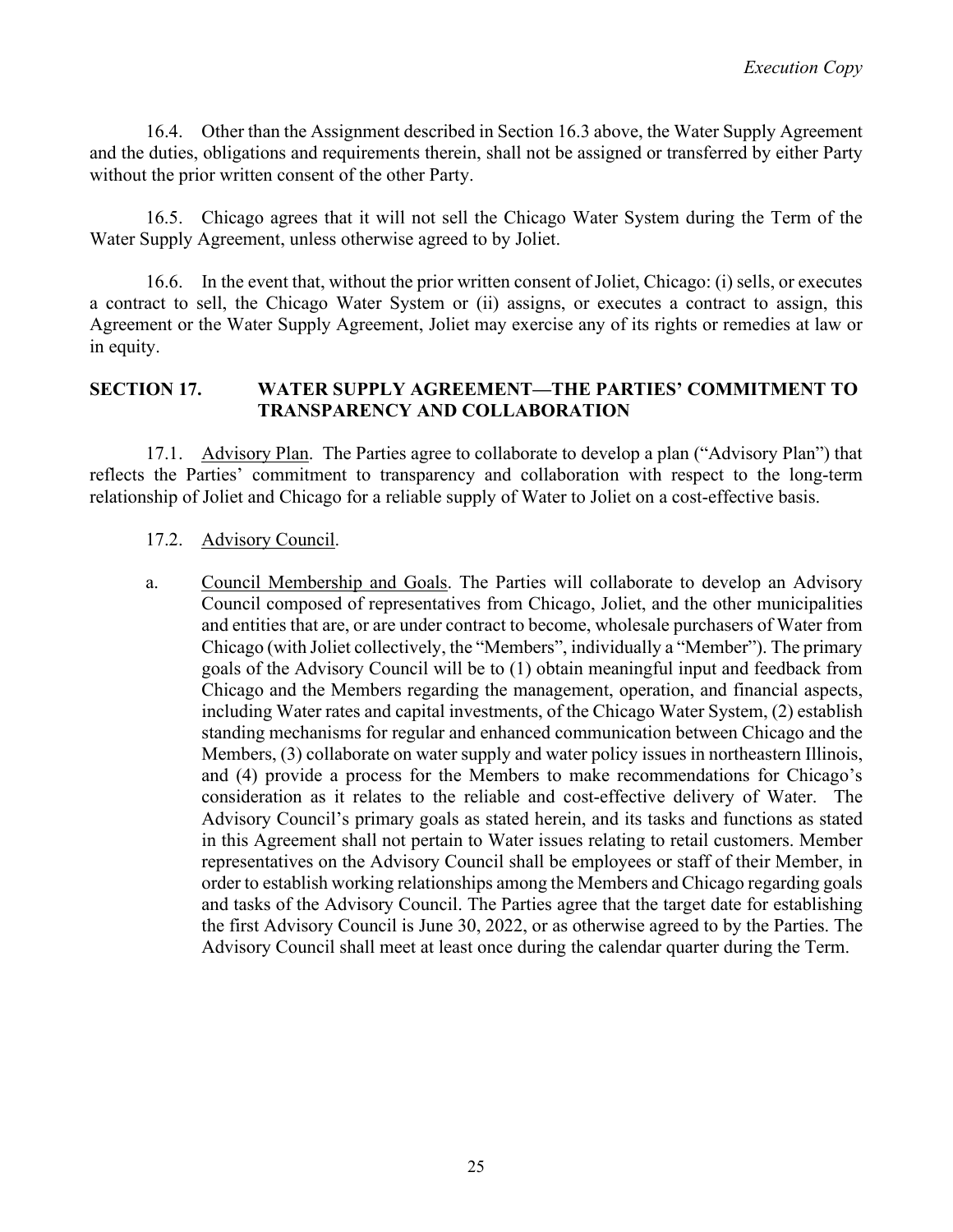- b. Advisory Council Tasks. The Water Supply Agreement will provide that tasks assigned to the Advisory Council shall be generally in furtherance of the goals described in Section 17.2(a) of this Agreement and shall include, without limitation, those listed in Attachment A attached hereto and incorporated herein, and shall provide that Chicago shall devote the necessary resources to supporting the activities of the Advisory Council and intends to dedicate one employed staff member for said purpose. Chicago's Chief Financial Officer ("CFO") and the Commissioner of DWM shall share the responsibilities of collaboration with the Advisory Council. Any non-public information provided to the Advisory Council shall be used by the Advisory Council in accordance with applicable law, as well as the provisions under any non-disclosure or confidentiality agreements that Chicago may require to be executed by the Members of the Advisory Council, and to the extent authorized by applicable law. In the event of a future vacancy in the position of Commissioner of DWM, Chicago will appoint a new Commissioner of DWM with the qualifications to lead the operation and management of DWM in a way that it continues to provide quality Water to all of the customers of the Chicago Water System. In all decision-making, DWM will follow its mission of protecting the public health in the most environmentally and fiscally responsible manner by delivering a sufficient supply of exceptional quality Water and efficiently managing waste and stormwater.
- c. Advisory Council Voting. The Advisory Council will vote to make recommendations for Chicago's consideration. For votes concerning the Chicago Water System as a whole, each Member will have voting rights allocated based on its proportionate share of total Water allocations for all wholesale Customers of the Chicago Water System. For votes concerning aspects of the Chicago Water System that affect or serve only a portion of the Members, each of the affected Members will have voting rights based on its proportionate share of total Water allocations of those Members. Criteria to determine whether or not Members are "affected" Members shall be developed by the Parties. The votes of Chicago alone will not be sufficient to establish a majority or supermajority vote. The Parties shall collaborate on specifying in the Advisory Plan the details as to Members' voting rights and the appropriate occasions for such votes.
- d. Action on Recommendations. The Advisory Council shall provide its recommendations to the Commissioner of DWM and a copy to the CFO. Members that disagree with any majority recommendations may submit a minority report or recommendation to the Commissioner of DWM and a copy to the CFO stating their positions on the matter. Within 90 days after receipt of any recommendation, the Commissioner of DWM shall notify the Advisory Council in writing whether the Commissioner of DWM will accept and implement the recommendation, reject the recommendation without implementation, or accept in part and reject in part, and the reasons for the action. If a recommendation of the Advisory Council is rejected by the Commissioner of DWM, the Commissioner of DWM shall report said recommendation to members of the Chicago City Council and Chicago shall notify the Members of the Advisory Council that a report of such a recommendation has been filed with the members of the Chicago City Council.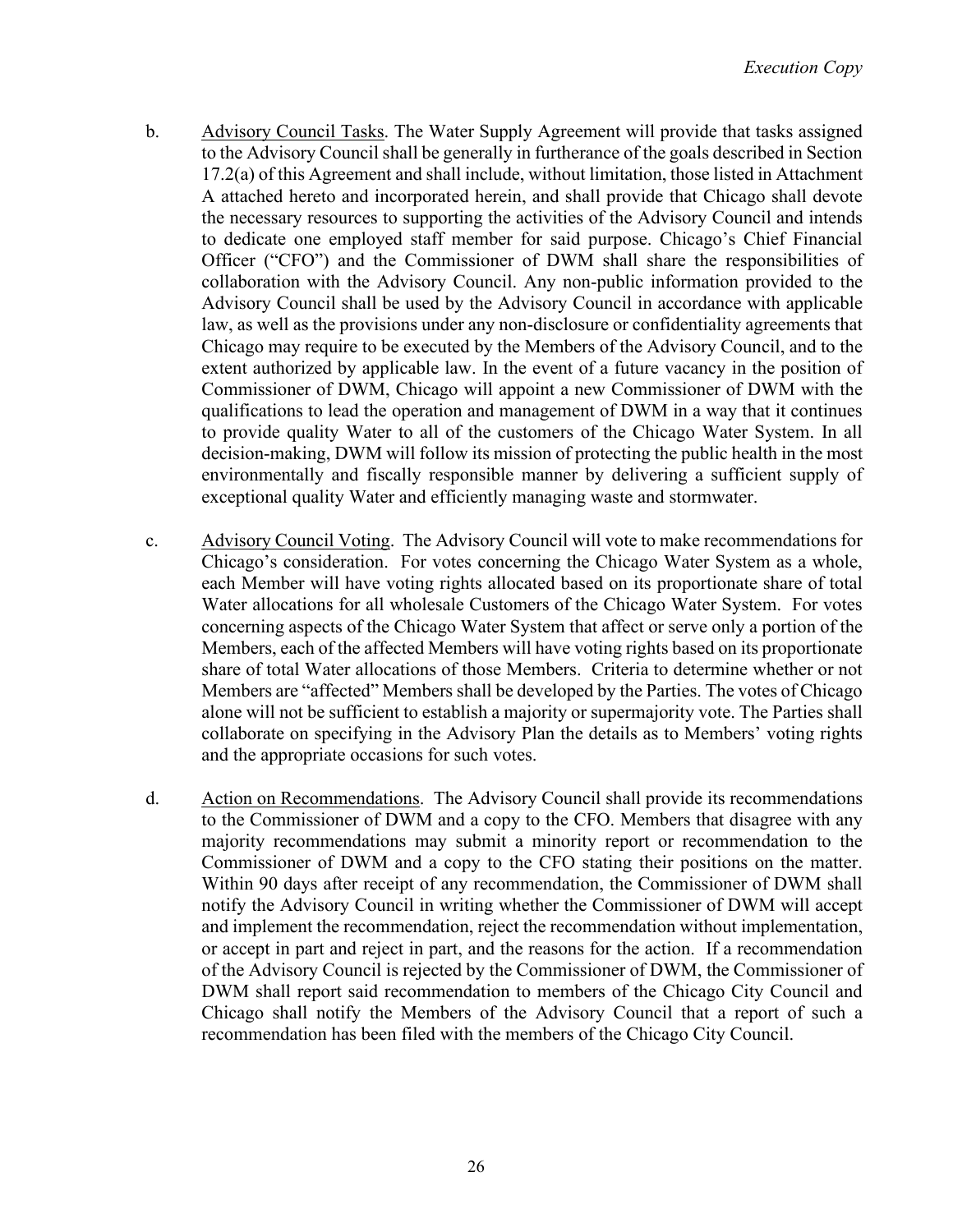e. Advisory Council Working Groups. The Advisory Council may establish certain specific goals, and may establish working groups necessary in order to execute specific goals (collectively, "Working Groups" and each separate group a "Working Group"). Working Groups shall meet when necessary based on pending work and matters referred to them, and may make recommendations to the Advisory Council. Members may appoint individuals to Working Groups, based upon the individual's relevant expertise on the subject matter considered in each Working Group.

17.3. Chicago Staff Liaisons. The Water Supply Agreement will include language continuing the practice of designated key staff liaisons from Chicago to Joliet as described in Section 3.7 of this Agreement.

17.4. Chicago Support. The Water Supply Agreement will include language continuing the type of support and assistance by Chicago to Joliet in Joliet's efforts to implement the Water Supply Agreement as described in Section 3.8 of the Preliminary Agreement.

17.5. Regional Collaboration. Chicago is committed to deepening regional cooperation and collaboration by exploring the future possibility of a more formalized regional water structure on issues relating to water system and water supply operation, maintenance, improvements and rate-setting.

# **SECTION 18. INDEMNIFICATION**

18.1. The Parties agree that the Water Supply Agreement will include appropriate language to address the allocation of certain risks in this transaction, and that the Parties will reach mutual agreement on a provision establishing the scope and process for indemnification and holding each other harmless with respect to the Water Supply Agreement.

18.2. Joliet shall, to the extent permitted by law, indemnify, keep and save harmless Chicago, its agents, officials, and employees, against all losses, damages, claims, suits, liabilities, judgments, costs and expenses, including costs described in and due pursuant to Section 4.6(b) of this Agreement, which may anywise accrue against Chicago as a consequence of this Agreement or which may in anywise result therefrom.

18.3. Chicago shall, to the extent permitted by law, indemnify, keep and save harmless Joliet, its agents, officials, and employees, against all losses, damages, claims, suits, liabilities, judgments, costs and expenses, including costs described in and due pursuant to Section 4.6(a) of this Agreement, which may anywise accrue against Joliet as a consequence of this Agreement or which may in anywise result therefrom.

## **SECTION 19. FORCE MAJEURE**

19.1. The term "Force Majeure" as used in this Agreement shall mean the event caused by acts of God, and other events including but not limited to material damage or destruction by fire or other casualty, acts of terrorism, riots, demonstrations, pandemics, and other events or conditions beyond the reasonable anticipation or control of the Party affected, which in fact interferes with the ability of such Party to discharge its obligations under this Agreement.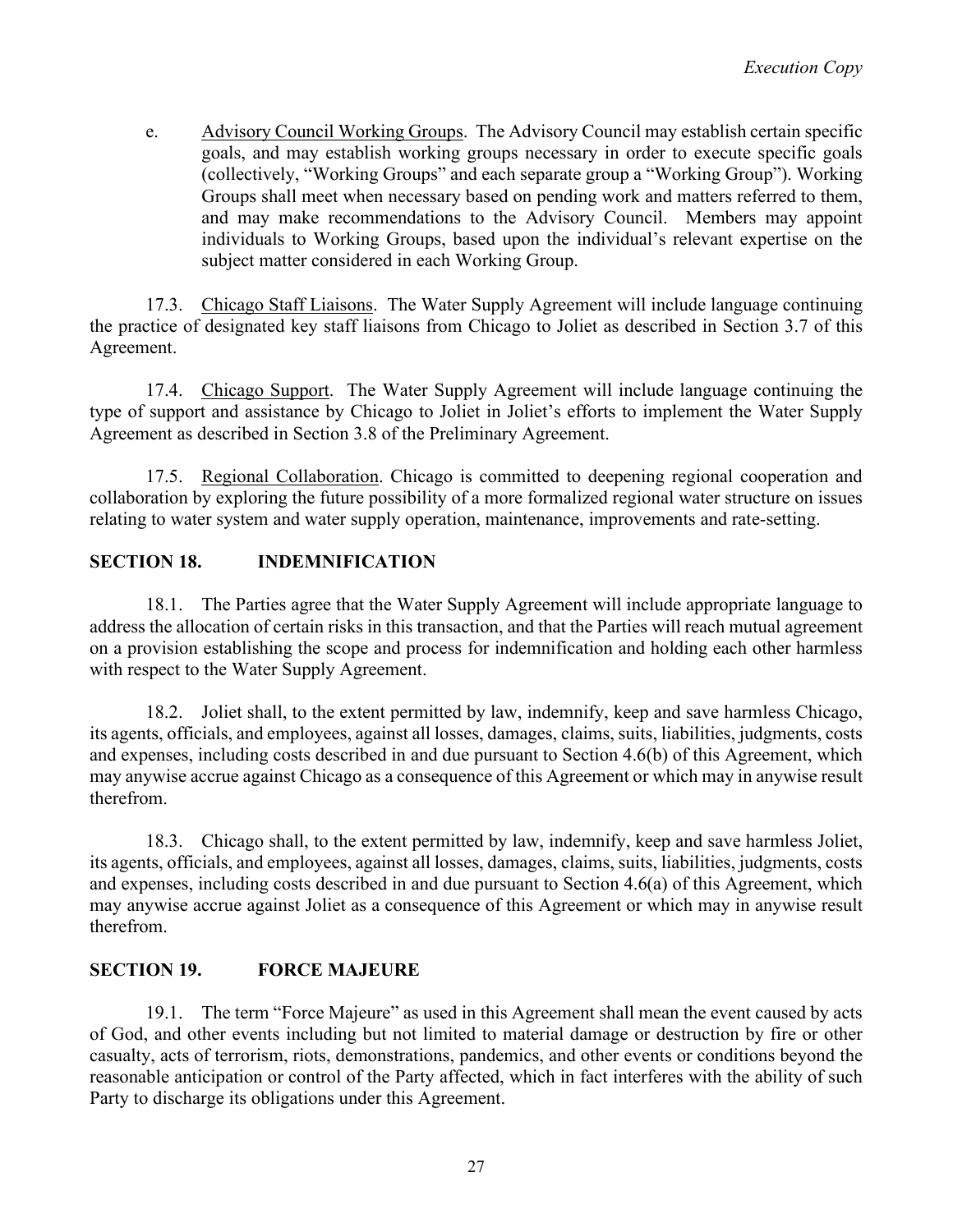19.2. The Party affected by Force Majeure shall, upon the occurrence of the Force Majeure event, immediately give written notice and full particulars of such Force Majeure event to the other Party.

19.3. The obligation of the Party giving such notice, so far as it is affected by such Force Majeure, shall be suspended during the continuance of the inability claimed, but no longer.

### **SECTION 20. NOTICE**

For purposes of this Agreement, unless otherwise specified, any notice, demand or request required hereunder shall be given in writing at the addresses set forth below, by any of the following means: (a) personal service; (b) electronic communications, such as facsimile or email; (c) overnight courier; or (d) registered or certified, first class mail, return receipt requested.

If to Chicago:

City of Chicago Department of Water Management – Commissioner's Office 1000 East Ohio Street Chicago, Illinois 60611 Attention: Acting Commissioner Email: andrea.cheng@cityofchicago.org

With a copy to:

City of Chicago City Hall 121 North LaSalle Street -7<sup>th</sup> Floor Chicago, Illinois 60602 Attention: Chief Financial Officer Email: Jennie.Bennett@cityofchicago.org

With a copy to:

City of Chicago Department of Law 121 North LaSalle Street -6<sup>th</sup> Floor Chicago, Illinois 60602 Attention: Finance and Economic Development Division Email: James.McDonald@cityofchicago.org

If to Joliet: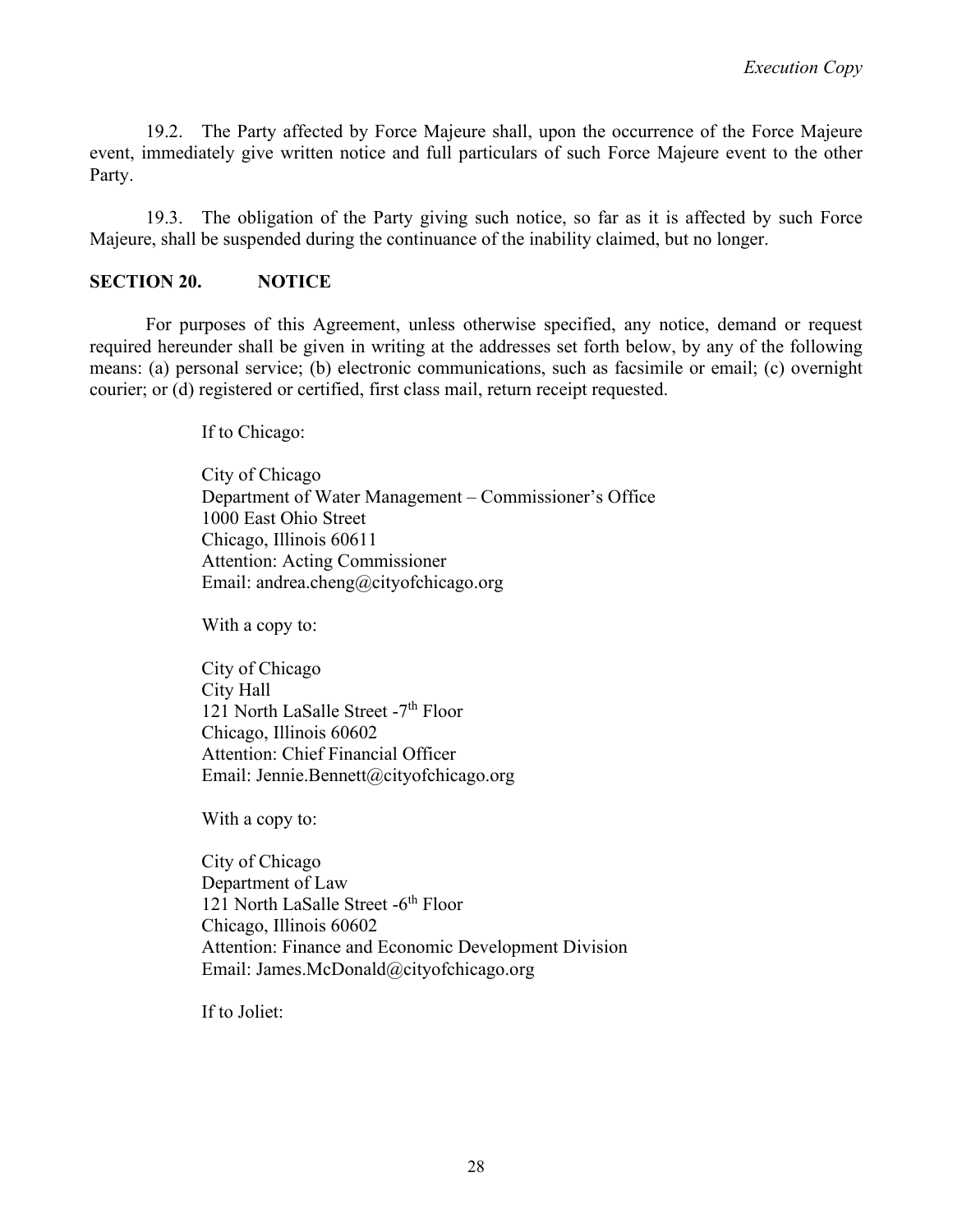City of Joliet 150 West Jefferson Street Joliet, Illinois 60432 Attention: Director of Public Utilities Email: aswisher@joliet.gov

With a copy to:

City of Joliet 150 West Jefferson Street Joliet, Illinois 60432 Attention: City Manager Email: jcapparelli@joliet.gov

*[Signature Page Follows]*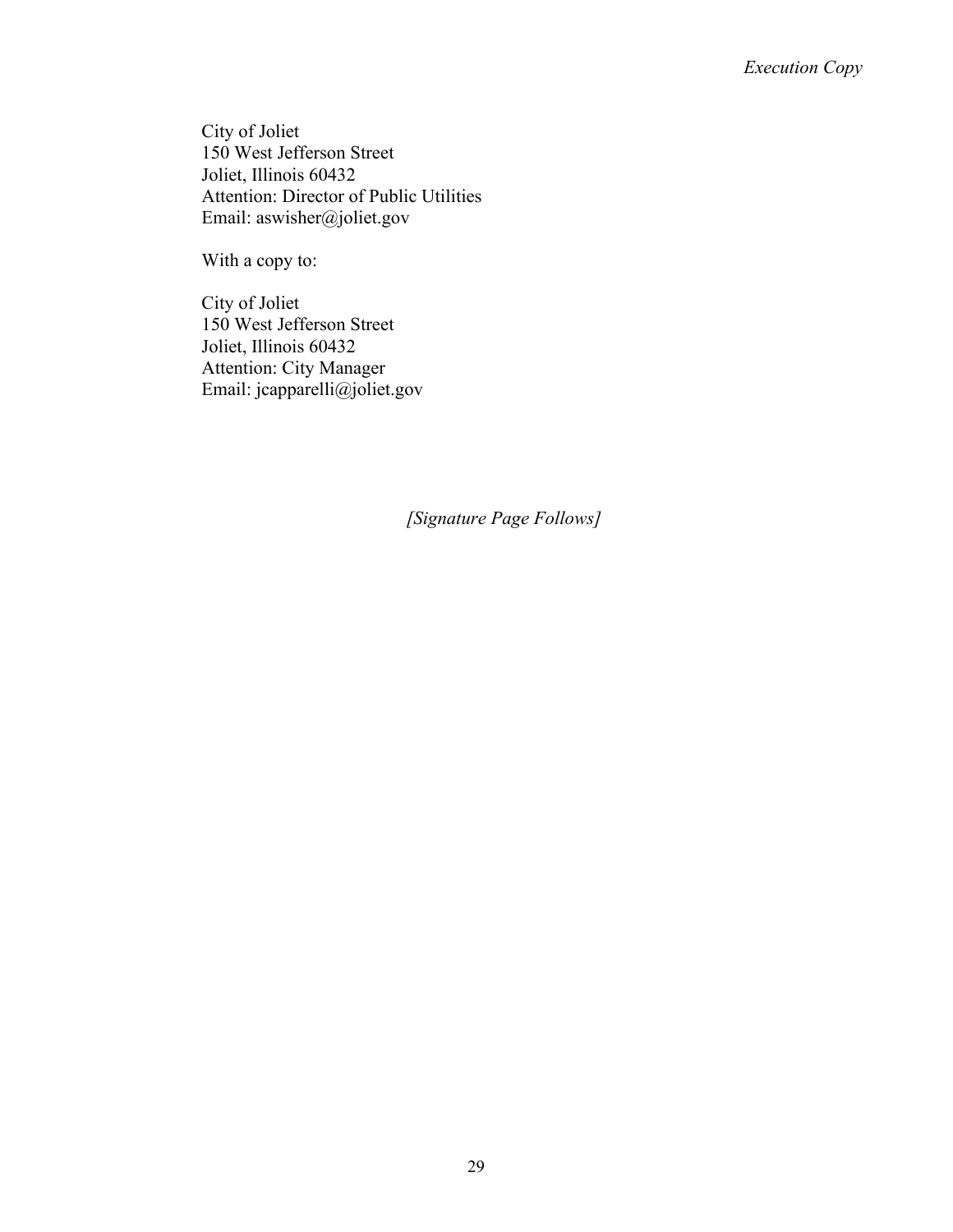**IN WITNESS WHEREOF,** the City of Chicago and the City of Joliet have caused this Agreement to be executed by their respective officials on the dates as shown.

CITY OF CHICAGO,

an Illinois home rule municipal corporation

CITY OF JOLIET, an Illinois home rule municipal corporation

By: S/ Andrea R.H. Cheng Andrea R.H. Cheng, Ph.D., P.E. Acting Commissioner Department of Water Management

By: <u>S/ Robert O'Dekirk</u> Robert O'Dekirk Mayor

Date: <u>March 10, 2021</u>

Date: <u>March 17, 2021</u>

ATTEST:

By: \_\_\_\_\_\_\_\_\_\_\_\_\_\_\_\_\_\_\_\_\_\_\_\_\_\_\_\_\_\_\_\_ /s/ Christa M. Desiderio Christa M. Desiderio City Clerk

Preliminary Agreement With Respect to An Anticipated Water Supply Agreement Between the City of Chicago and the City of Joliet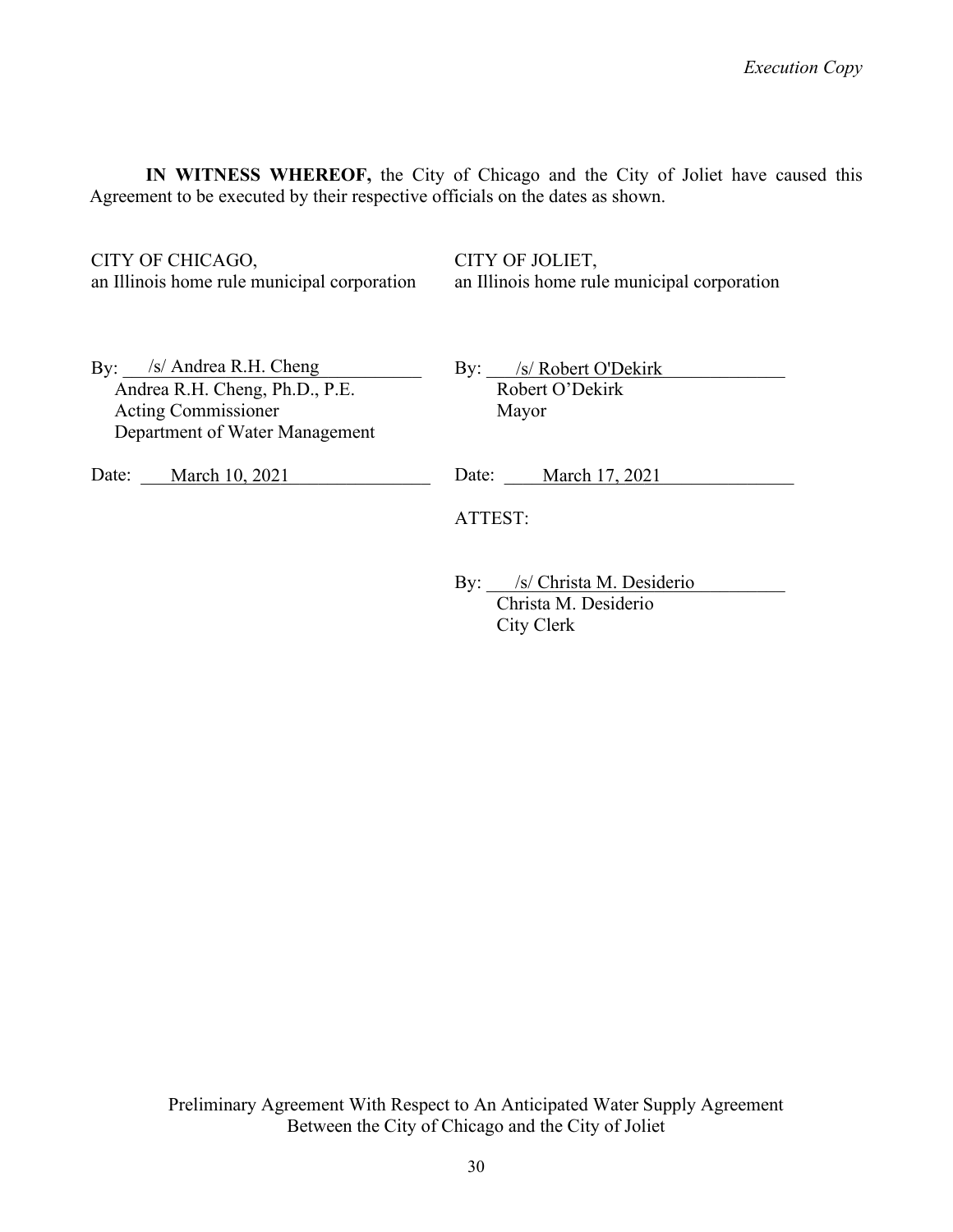## **ATTACHMENT A**

### **ADVISORY COUNCIL TASKS**

The Advisory Council's functions include, without limitation, the following:

1. Review on an annual basis, the Capital Improvement Program of the Chicago Water System and inform the wholesale customers about scheduled capital improvements, routine operation and maintenance that may, in part, impact wholesale customers;

2. Periodically review and evaluate the rates, rate methodology, and performance of the Chicago Water System based on the information furnished by Chicago, and discuss issues related to rate setting methodology, the status of any rate adjustments, and the inputs and assumptions required for the annual cost of service study for wholesale customers;

3. Review and provide input on the budget components for the Chicago Water System in connection with Chicago's annual budget process;

4. Collaborate regarding matters affecting the water industry and customers of the Chicago Water System and supply of water in the northeastern Illinois region, including development and implementation of water policy as well as public information and education;

5. Encourage continued and ongoing day-to-day communications between operators of the Chicago Water System and operators of the wholesale customers' water systems;

6. Review Lake Michigan water use requirements, non-revenue water reduction, and the impact of potential future wholesale and other large quantity customers on the Chicago Water System;

7. Provide input regarding the quality and source of raw Lake Michigan water as well as treated Lake Michigan water provided by Chicago to the wholesale customers;

8. Provide input to Chicago to develop appropriate methods for, and to improve, operational coordination in the operation of the Chicago Water System as it delivers Lake Michigan water to the wholesale customers;

9. Review, discuss and communicate regarding potential and actual events that may result in planned curtailment or planned shut-downs of, or other impacts on, the Lake Michigan water supply;

10. While acknowledging that Chicago is subject to applicable provisions under the Municipal Code and other procurement rules and regulations, suggest, review and provide input to Chicago on cost effectiveness and cost control initiatives in contractual services, commodities and services provided by Chicago directly related to Chicago's provision of Lake Michigan water to wholesale customers where Chicago departments provide support and services to the DWM;

11. Review and communicate regarding changes or adjustments to Chicago water rates and rate methodology for Lake Michigan water;

12. Review and discuss operational cost effectiveness and efficiencies affecting water rates;